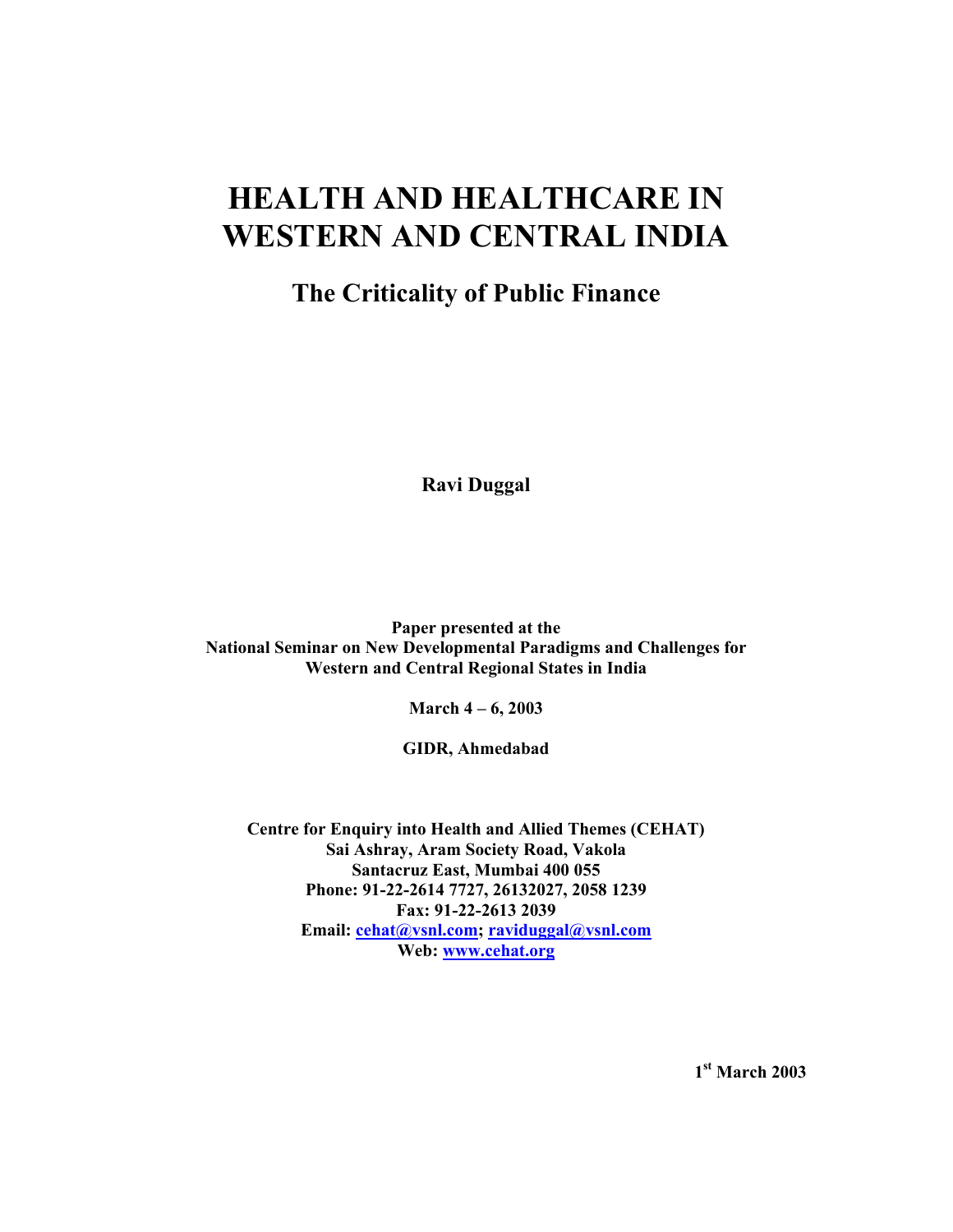### **HEALTH AND HEALTHCARE IN WESTERN AND CENTRAL INDIA The Criticality of Public Finance Ravi Duggal, CEHAT www.cehat.org**

#### **Introduction**

The western and central region of the Indian subcontinent includes a mix of states with widely differing political economies. It includes some of the most developed states of the country like Maharashtra and Gujarat, which also form the axis of industrial India, and also some of the less developed, like Madhya Pradesh, Chattisgarh and Rajasthan. One need not emphasise that a very close association exists between economic development and health and healthcare, which is very clearly manifest in the health outcomes of these states. Maharashtra and Gujarat besides being industrial centres have also created agrarian wealth through sugarcane, cotton, groundnut and milk. The latter has had significant impact on health outcomes of rural populations in these states. Another feature of this entire region is the large *adivasi* population in all these states. Infact the tribal belt of India begins from south Rajasthan, traverses through north and south Gujarat, through north and east Maharashtra, the entire southern length of MP and into Chattisgarh, and ofcourse beyond into Orissa, Jharkhand and right upto north-east India. This is important because when we look at the starvation pattern in India the tribal belts are often the most severely affected, including in the highly developed state of Maharashtra.

While India lost the opportunity of implementing a national health care system via the Bhore Committee<sup>1</sup> recommendations and made very poor investments in the public health sector over the years, the mid-seventies became a turning point for major investments, especially in rural India via the Minimum Needs Program. The  $5<sup>th</sup>$  to  $7<sup>th</sup>$  Plan period may be regarded as the 'golden era' of public health sector performance in India when not only public investments and expenditures in healthcare peaked but also health outcomes witnessed rapid changes. (see Table 2 and 5) Supported by their economic development Maharashtra and Gujarat made early progress in health and healthcare, and Rajasthan and MP because of inadequate economic development support were slower on the uptake. This hypothesis gains greater significance when we look at intra-state differences, especially in Maharashtra and Gujarat. In both these developed states economic development (whether industrial or agrarian) is concentrated in some pockets and the high achievements of these pockets of growth undoubtedly skew the overall health outcomes. MP and Rajasthan having fewer pockets of growth are unable to come up with health outcomes that are comparable to Maharashtra and Gujarat. And an analysis of the health scenario and data from these states (Table 1) clearly throws up evidence of the criticality of public financing of the health sector if improvements in health status of the people have to be achieved and sustained.

#### **Health and Healthcare**

 $\overline{a}$ 

The pattern of development of the health sector is closely linked to the political economy and the level of economic development. While economic development can create conditions for better access to healthcare as well as a better average standard of living and hence improved health outcomes, a political economy based on largely private health financing can create large adversities for health not only for the poorer sections of society but also the middle classes. Thus the role of public financing is critical in both developed and underdeveloped

<sup>&</sup>lt;sup>1</sup> Bhore, Joseph, 1946 : Report of the Health Survey and Development Committee, Volume I to IV, Govt. of India, Delhi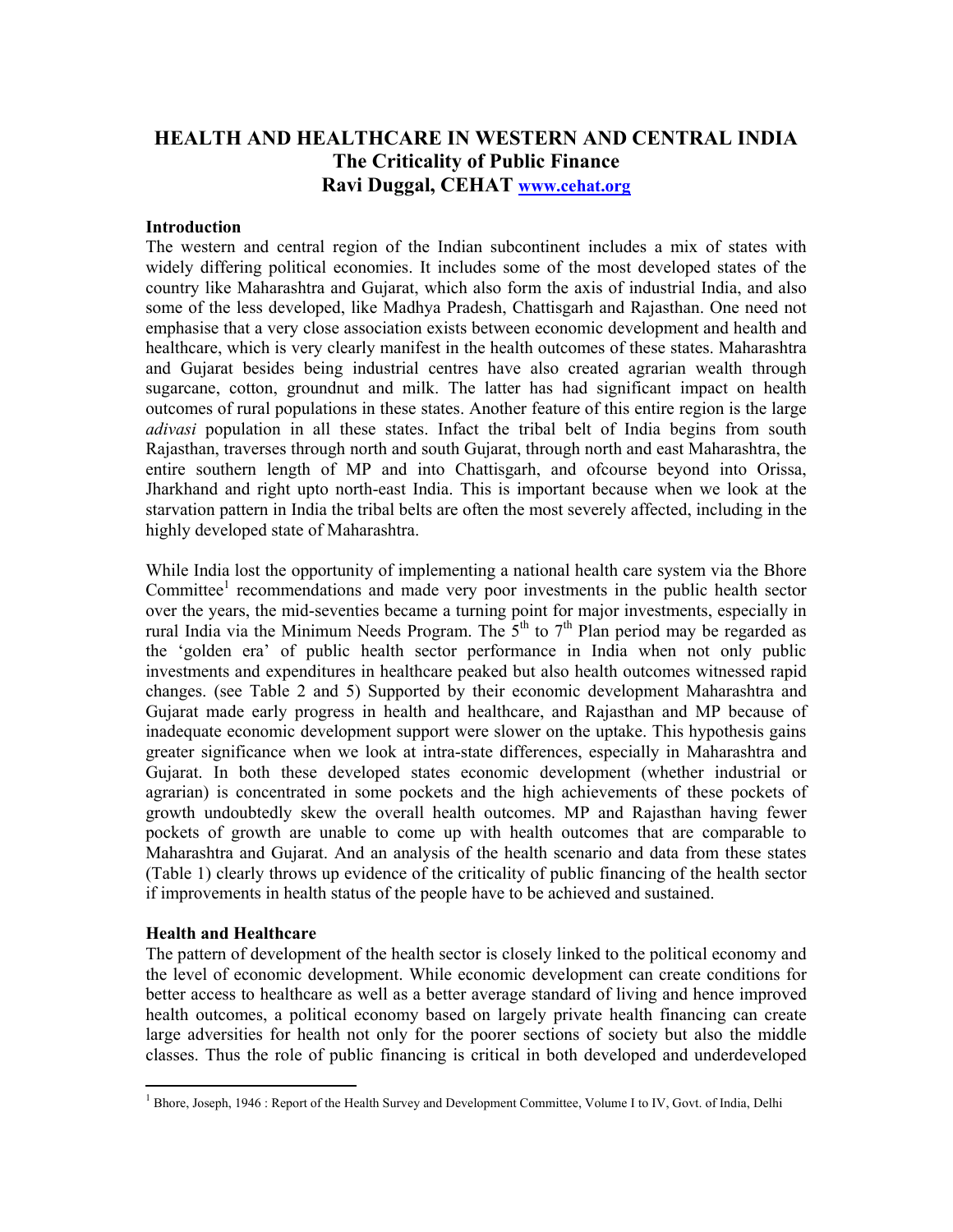economies. In most developed countries where healthcare access is near universal public financing, whether through state revenues and/or social insurance, has been the critical component in realising universal access with equity.<sup>2, 3</sup> In western and central Indian states one can see these associations in operation very visibly.

Maharashtra is the most developed state in the country with the highest per capita income in real terms. At today's level it has the best health outcomes amongst the central-western region of India and this position has been occupied by Maharashtra since many years. If we look at historical data we see that public financing and development of public health facilities played a very critical role in giving Maharashtra an early lead in health outcomes. What was unique to Maharashtra was decentralised health budgets through zillah parishads right from the start for the development of the rural healthcare system. Maharashtra was perhaps the first state to realize the policy entitlements of one PHC for 30,000 population and one CHC for 5 PHCs. This was possible due to comparatively adequate investments and a higher level of per capita spending compared to other states in the region. (Table 5)

Gujarat's trajectory was similar to Maharashtra's pattern. Being close behind Maharashtra in both industrial and agricultural development, Gujarat too had the necessary economic support to facilitate health development. But for Rajasthan and Madhya Pradesh neither was this opportunity there nor did their governments invest adequately in per capita terms in healthcare. (Table 5) It must be noted that in terms of percent of govt. spending and as a proportion to NSDP, Rajasthan and MP were on par or even better than the developed states but this high level is belied when we look at per capita expenditures. The higher ratios for NSDP and govt. spending in the latter states are due to low economic development and low income levels.

Further, health and development cannot be seen only in terms of state averages because all these states are huge and intra-state differences are very strong. At one level there are ruralurban hierarchies in type and quality of health services available with the urban sectors hogging most of the curative budget and often two to three times the resources in proportion to their strength in the states' population, and the rural areas getting mostly preventive and promotive services like family planning, immunisation, ante-natal care and some amount of disease surveillance. At another level there are sub-regional hierarchies in the form of pockets of growth like the sugar and cotton belts in Maharashtra, the groundnut, milk and cotton belts of Gujarat, the industrial areas of Mumbai-Thane-Pune, Surat-Ankleshwar, Indore, Raipur, Kota etc.. Health outcomes in these privileged pockets are vastly different from rest of the state's regions, and of course often public health resource commitments are also skewed in favour of these privileged areas.

Another difference between the developed and underdeveloped states of the region is the availability of private health services. Maharashtra and Gujarat have a well-developed private health sector and this is largely due to the high level of economic development, which ensures purchasing power availability. In contrast the relative lack of purchasing power in Rajasthan and MP have inhibited large-scale private health sector growth. This is clearly seen in larger levels of utilisation of public facilities in Rajasthan and MP, especially for the more expensive hospital care. Further, when we look at morbidity levels and hospitalisation rates and contextualise them within the utilisation pattern it becomes clear why the poorer states, at

<sup>&</sup>lt;sup>2</sup> Roemer, Milton, 1985: National Strategies for Health Care Organisation, Health Administration Press

<sup>&</sup>lt;sup>3</sup> OECD, 1990 : Health Systems in Transition, Organisation for Economic Cooperation and Development, Paris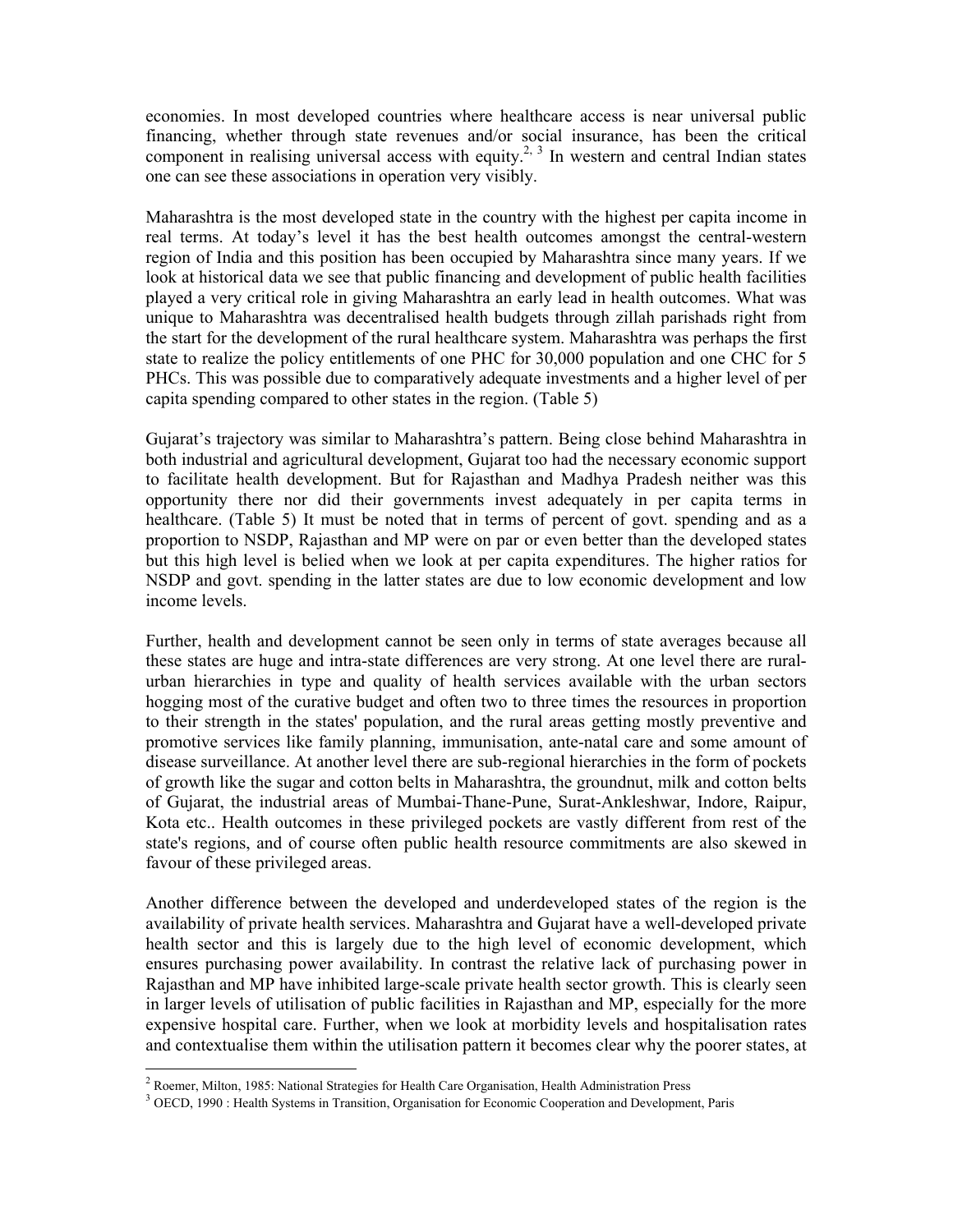one level, and the poorer classes at another level report lower morbidity and hospitalisation rates – the lack of purchasing power forces them to ignore and/or postpone attention for their illnesses. (Table 3) Thus healthcare development patterns and the political economy of health in the two different sets of states of this region are very different both in terms of the trajectory of growth as well as where they have reached today.

#### **Threat to Public Spending**

The achievements of the public health sector in improving health outcomes during the eighties received a set back with the economic crises of 1991 and the subsequent economic reforms which followed under the SAP strategy commandeered by World Bank. As mentioned earlier, during the  $5<sup>th</sup>$  to  $7<sup>th</sup>$  Plan period public health services and public health investment was relatively robust and this got reflected in faster improvements in health outcomes, to begin with in developed states and to be followed by the underdeveloped. (Table 2 and 5) This approach received a set back at the turn of the nineties when resource commitments in the public health sector declined, and especially so in the developed states.

This is reflected at one level in slowing down of improvements in health outcomes and the widening rural-urban gap of these outcomes. (Table 2) And at another level the public health care facilities are getting incapacitated because the necessary inputs that are needed to run these facilities are not being adequately provided for. (Table 4) The 2002 National Health Policy unashamedly acknowledges that the public health care system is grossly short of defined requirements, functioning is far from satisfactory, that morbidity and mortality due to easily curable diseases continues to be unacceptably high, and resource allocations generally insufficient:

*"It would detract from the quality of the exercise if, while framing a new policy, it is not acknowledged that the existing public health infrastructure is far from satisfactory. For the out-door medical facilities in existence, funding is generally insufficient; the presence of medical and paramedical personnel is often much less than required by the prescribed norms; the availability of consumables is frequently negligible; the equipment in many public hospitals is often obsolescent and unusable; and the buildings are in a dilapidated state. In the in-door treatment facilities, again, the equipment is often obsolescent; the availability of essential drugs is minimal; the capacity of the facilities is grossly inadequate, which leads to over-crowding, and consequentially to a steep deterioration in the quality of the services."4 .* 

This is largely caused by compression of public spending in the health sector and secondly due to allocative inefficiencies caused by unprecedented increases in salaries as a consequence of the  $5<sup>th</sup>$  Pay Commission implementation (around 1996-1998). Non-salary components have shrunk considerably as budget increases do not factor for allocative efficiencies for effective running of the public health system. This coupled with privatisation policies, including introduction and/or increase in user charges, have taken the public health system to the brink of collapse. With greater dependence on the market for healthcare, access becomes more difficult.

The evidence for this is clearly brought out in the changes one sees across the  $42<sup>nd</sup>$  and  $52<sup>nd</sup>$ Round NSS surveys<sup>5</sup>, when over this decade utilisation of private health services, especially

<sup>&</sup>lt;sup>4</sup> MoHFW, 2002: National Health Policy 2002, *para 2.4.1*, GOI, New Delhi<br><sup>5</sup>NSS 1097: Morbidity, and Utilization of Modical Services, 423

 $NSS-1987$ :Morbidity and Utilisation of Medical Services, 42<sup>nd</sup> Round, Report No. 384, National Sample Survey Organisation, New Delhi; and NSS-1996:Report No. 441, 52<sup>nd</sup> Round, NSSO, New Delhi, 2000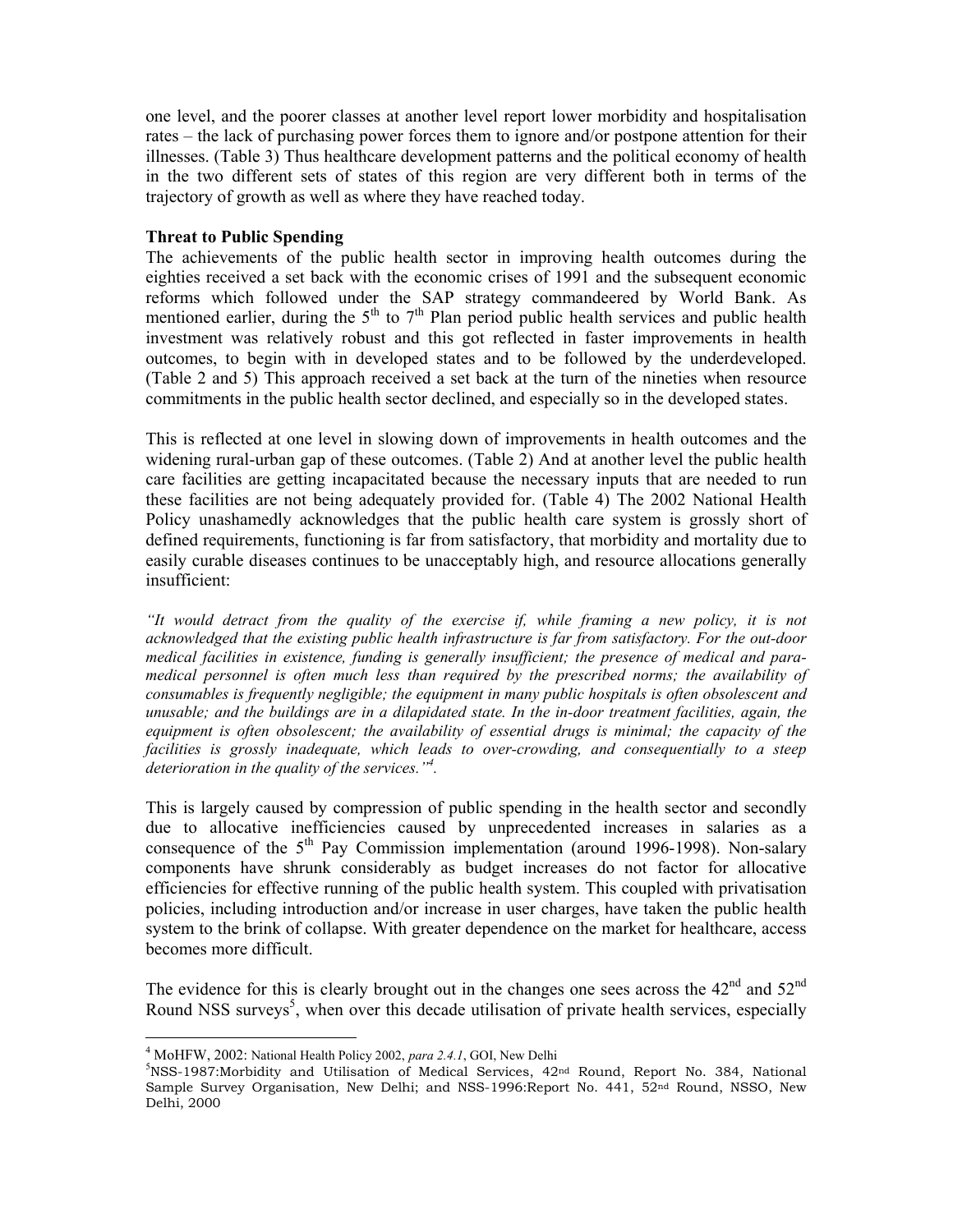in the hospital sector, increases substantially, out-of pocket spending gallops, indebtedness due to health care affects half the users and the proportion of non-utilisation also increases. And it is the developed states that experience the adversities of SAP policies more because the declines in public spending has been larger in these states. Thus in the nineties Rajasthan and MP show relatively higher increases in public spending and hence health outcomes improve faster in these states in contrast to the developed states where declines in public spending lead to stagnation in health outcomes. (Table 2 and 5) This is also unflinching evidence in support of the hypothesis that public financing makes a critical difference towards improving health outcomes even in the absence of significant economic development of these states.

Infact, when we relate health outcomes with expenditures we see that in comparison to similarly developed countries India's (as well as states of this region) performance is the worse despite India having one of the highest total health expenditures amongst these countries.<sup>6</sup> This is largely due to the fact that in India the spending is mostly out-of-pocket because public resources committed are very low. In a scenario of poverty such a mechanism of financing will never show up good health outcomes because out-of-pocket health expenditures for the poor as well as the not so poor means foregoing other basic needs or worse still getting into indebtedness. National surveys show loans for healthcare to be the number one reason for families, especially the poor, getting into indebtedness (in the category of consumption loans)

Another dimension of the reform process is that of disinvestments by the state in economic activities. This is supposed to release resources for a larger role of the state in social sectors the "human face" in the reforms/adjustment process. While divestment of public sector undertakings has been taking place, there is no evidence of increased support to the social sectors like health and education. This is perhaps due to the simultaneous shrinking of state revenues due to cuts in tax rates, excise duties etc. which reduces the states share in the national income, that is declining tax : GDP ratios (from a peak of over 16% in mid-eighties down to 13% presently)<sup>7</sup>. This trend is in itself a threat to public spending because not only the promised additional resources are not available for the social sectors but also some support which was available through public sector enterprises is now getting diminished and is already getting reflected in increased unemployment ratios which are up from around 2% in the eighties to over  $7\%$  presently $\frac{8}{3}$ .

The social sectors, which are of primary importance for human resource development, are critically dependent on public financing. The latter becomes even more important in the

| Treaten Outcomes in Isciation to Health Expenditures |                                         |  |               |  |                      |                 |        |  |  |  |  |
|------------------------------------------------------|-----------------------------------------|--|---------------|--|----------------------|-----------------|--------|--|--|--|--|
|                                                      | Total                                   |  | Health Public |  | Health U-5 Mortality | Life Expectancy |        |  |  |  |  |
|                                                      | Expenditure as $\%$ Expenditure as $\%$ |  |               |  |                      | Male            | Female |  |  |  |  |
|                                                      | of GDP                                  |  | of total      |  |                      |                 |        |  |  |  |  |
| India                                                |                                         |  |               |  | 95                   | 59.6            | 61.2   |  |  |  |  |
| China                                                |                                         |  | 24.9          |  | 43                   | 68.1            | 71.3   |  |  |  |  |
| Sri Lanka                                            |                                         |  | 45.4          |  |                      | 65.8            | 73.4   |  |  |  |  |
| Malaysia                                             | 2.4                                     |  | 57.6          |  | 14                   | 67.6            | 69.9   |  |  |  |  |
| South Korea                                          | 0.1                                     |  | 37.8          |  | 14                   | 69.2            | 76.3   |  |  |  |  |

#### <sup>6</sup> **Health Outcomes in Relation to Health Expenditures**

Source: Changing the Indian Health System – Draft Report, ICRIER, 2001

 $<sup>7</sup>$  DEA, 2003: Economic Survey 2002-03, GOI, New Delhi</sup>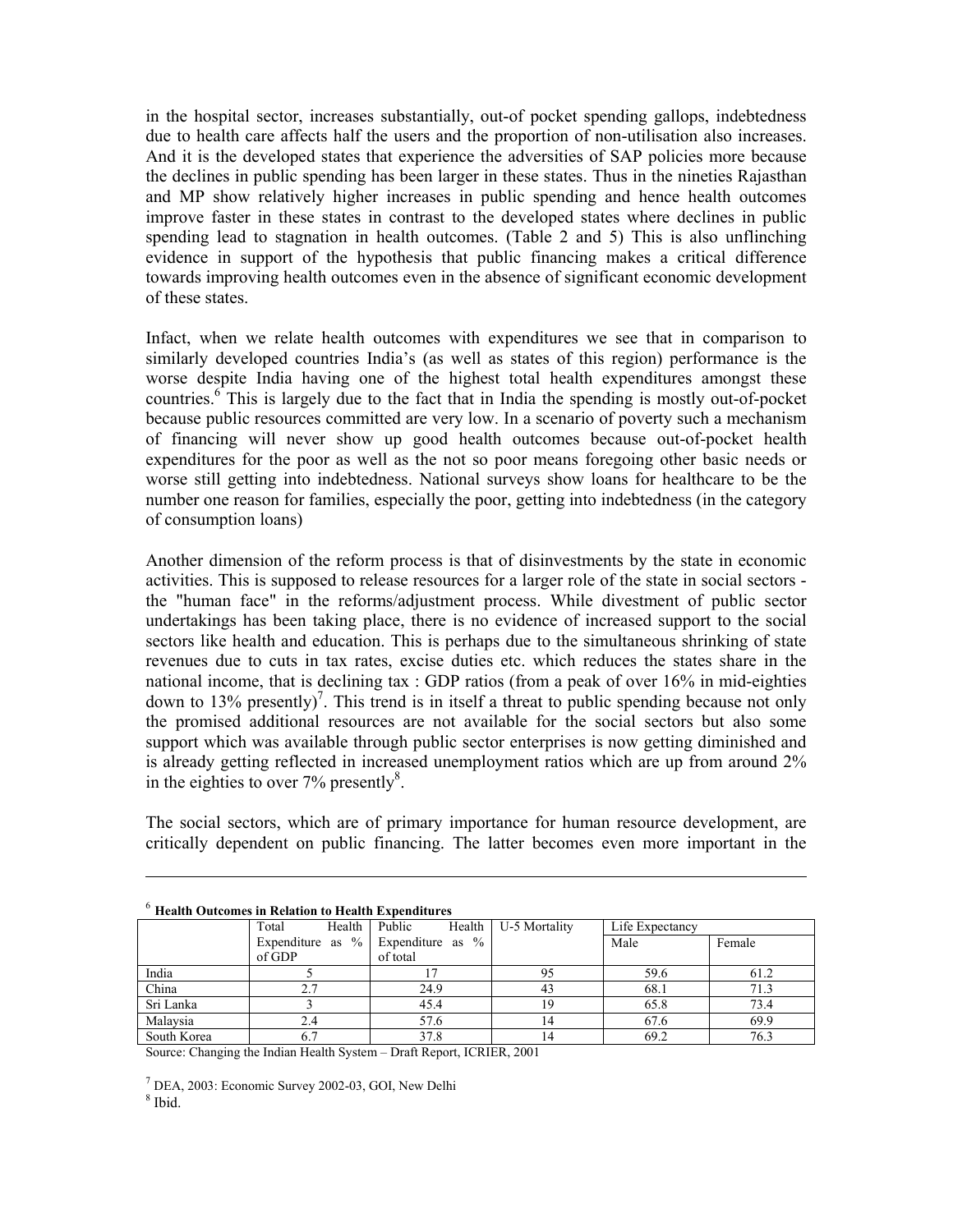context of poverty because such support creates equity even with high levels of income poverty. Three-fourths of people live below or at subsistence levels. This means 70-90% of their incomes goes to food and related consumption. In such a context social security support for health, education, housing etc. becomes critical. Ironically, India has one of the largest private health sectors in the world with over 80% of ambulatory care being supported through out-of-pocket expenses.

We have seen earlier that the public health services are very inadequate. The public curative and hospital services are mostly in the cities and in this region between 20-40% of the population reside in them. Rural areas have mostly preventive and promotive services like family planning and immunisation. The private sector has virtual monopoly of ambulatory curative services in both rural and urban areas and over half of hospital care. Further, a very large proportion of private providers are not qualified to provide modern health care because they are either trained in other systems of medicine (traditional Indian systems like ayurveda, unani and siddha, and homoeopathy) or worse do not have any training, and these are the providers who the poor are most likely to seek health care from. In the underdeveloped states the proportion of unqualified or inadequately trained practitioners is much higher. This adds to the risk faced by the already impoverished population. The health care market is based on a supply-induced demand and keeps growing geometrically, especially in the context of new technologies. The cost of seeking such care is also increasing. This means that the already difficult scenario of access to health care is getting worse, and not only the poor but also the middle classes get severely affected.<sup>9</sup> Thus India has a large, unregulated, poor quality, expensive and dominant private health sector, and an inadequately resourced, selectively focused and declining public health sector despite its poverty, with the former having curative monopoly and the latter carrying the burden of preventive services.

Economic reforms towards liberalisation began in the early eighties. This is important to note because most often there is a tendency to look only at the post-1991 period. Data available upto now clearly shows that economic performance of the eighties far outweighs that in the nineties. And the underlying fact about this is that in the eighties there was no structural adjustment or World Bank dictat. The classical 'Hindu' rate of growth in the eighties had doubled from 3% to 6%, without much inflation and with declining levels of poverty. Thus we were already liberalising our economy and speeding up growth without the World Bank running the show.

Infact, the post (1991)-reform period slowed down growth, increased poverty<sup>10</sup> and inflation, and reversed many trends of the eighties. No doubt it caught up towards the mid-nineties, but it has not yet surpassed the achievements of the eighties. Thus in the eighties India was developing rapidly with a gradual globalisation process and with the advantage of its inner strength which insulated it from global shocks. In the nineties there was rapid globalisation that exposed India to global fluctuations; if India survived the Asian shock, which destroyed Indonesia and other Southeast Asian economies, it was because of its sheer size and the strengths of its own local markets. Another fact to contend with is the as yet dependence of

<sup>&</sup>lt;sup>9</sup> The 52<sup>nd</sup> Round NSS data reveals that for inpatient care 46% of poorer classes and 34% of the richer classes either sold assets or took loans to pay for treatment. And those using private hospitals were 16% more likely to get into indebtedness than those using public hospitals. (NSS-1996 : Report No. 441,  $52<sup>nd</sup>$  Round, NSSO, New Delhi,

than those using public hospitals. (NSS-1996 : Report No. 441,  $\frac{1}{2}$  and  $\frac{1}{2}$ ) The poverty ratio has declined  $\frac{10}{2}$  The poverty ratio is much debated and different estimates are there. The official line is t considerably in the nineties and stands around 27% but if we move away from the numbers game and look at the character of poverty its increasing severity with starvation deaths is most striking. In the eighties one had stopped hearing of starvation deaths.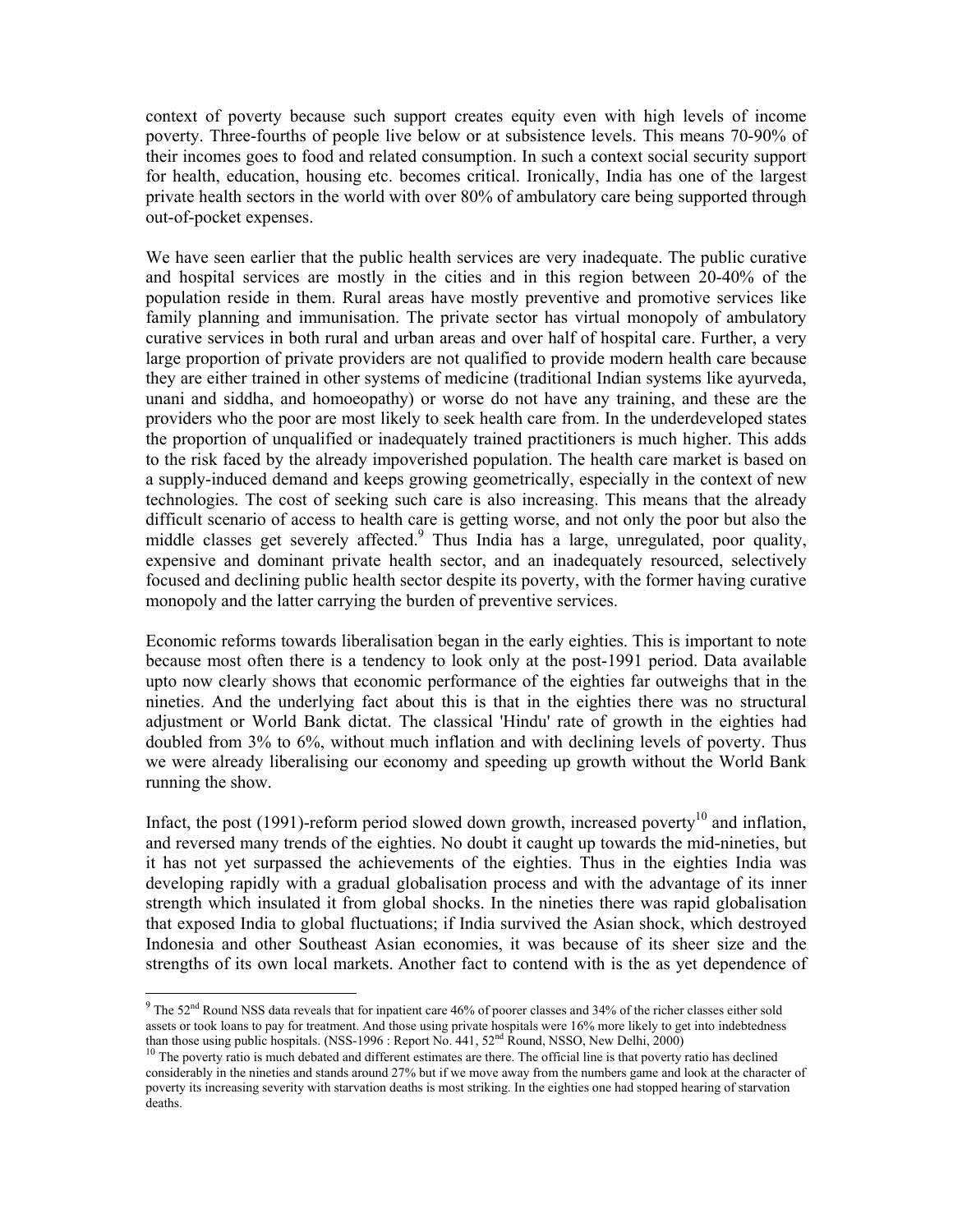over two-thirds of the population on agriculture and 70% of the population living in rural areas. Since the larger impact of macro-economic reforms is on the urban-industrial sector, which integrates globally with much ease, the rural population in a sense still has relative protection from global impacts. Further, it is the consistent good performance of agriculture that has helped ward off the severities of SAP, which many other countries have faced. In addition, India's strong investments in the past in rural development, especially employment guarantee programs and agricultural subsidies aided in reducing the adverse impact of SAP. And this is not likely to change thanks to the strong farm lobby that is in fact demanding greater investments and subsidies for the rural economy. Thus at one level India and the states in this region are much more exposed to the global market with increasing vulnerability. But at another level they continue to enjoy an inner strength and autonomy because of sheer size, large rural-agricultural population and a large local market of its own, despite the fact that politically the situation is very fluid. This background is important for understanding the impact and changes in the health sector.

#### **Moving Towards a New Paradigm<sup>11</sup>**

 $\overline{a}$ 

One question often raised is 'Why Invest in Health?' and as one argument states that investment elsewhere often has positive impact on health. Yes, that is true but provided such health impacting investment is available! India's social infrastructure is inadequate and poor across the board. Whether it is education, sanitation, drinking water, rural transportation, electricity supply, water harvesting etc.., they are worse if not as bad as the public health care services. Over the years public health services have deteriorated. If one reviews health plans and policies one sees a clear direction of abdication of responsibility by the State. From comprehensive basic care we have moved towards a program based approach (much like firefighting) and now even getting selective about programs and recipients of these services. This approach of the State has created favourable conditions for the private health sector to grow from strength to strength, and often aided by public resources.<sup>12</sup>

The other argument that investing in health care is gilt-edged because it has wide ranging spin-offs in the overall economy is also very credible. Kerala in south India is a very good example. Kerala is economically less developed but has the best health profile in the country. This is because of its long history of public investment in health care services in both rural and urban areas. Conversely, with declining investment in the last decade we see adversities in Kerala's health profile. Similarly metropolitan areas like Mumbai, Delhi, Chennai, Bangalore, Ahmedabad, Indore etc. have seen vast investments in public health services and these are reflected in reasonably good health outcomes. In recent years one can see deterioration because of reduced investments and expenditures, which is forcing people to access increasingly healthcare from the private sector that is expanding rapidly. Also these prime public health services have come under the purview of privatisation and user fees have been introduced across the board with the consequence that a large number of poor who were main user of these services have moved away from them.

With such a health system in the country the health of the people cannot be any good. There is no dearth of evidence to show that India's health indicators are one of the worst in the world. Infact the latest Human Development Report shows a downward trend in India's

 $11$  The discussion from here onwards is contexualised for the country as a whole but is relevant for all the states in the western and central region.

<sup>12</sup> Duggal, Ravi, 2000: The Private Health Sector in India – Nature, Trends and a Critique, VHAI, New Delhi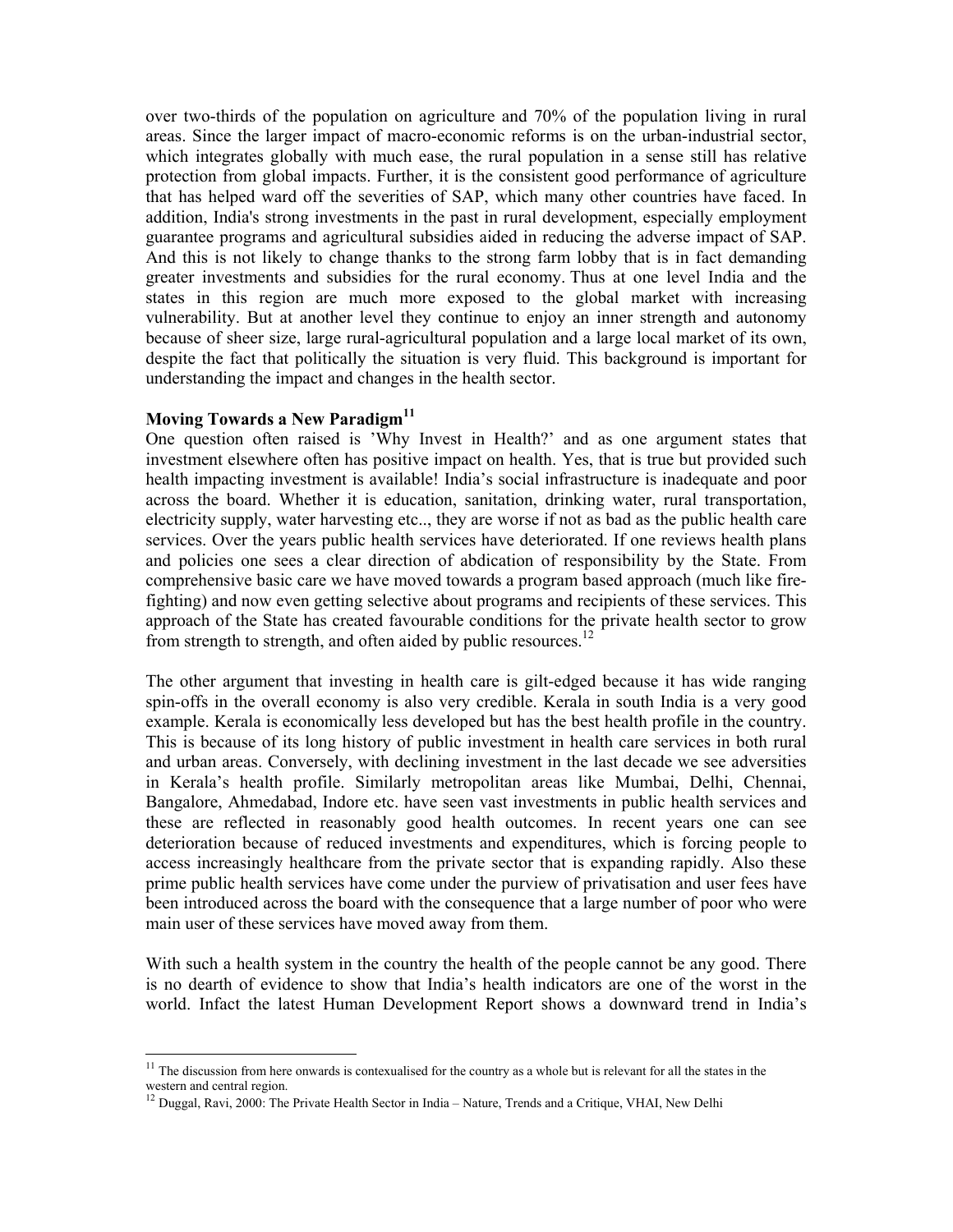global ranking<sup>13</sup>. Thus there is a crying need to reorganise the country's health care system. The future lies in creating an organised and regulated healthcare system, which is responsive to people's needs and accountable to them. While reorganisation will be a long-term process, beginnings will have to be made by rationalisation of the existing healthcare system. For example, strengthening primary care (especially first line curative) services, organising a referral system for secondary and tertiary care, reallocation of resources on a more equitable basis etc.

#### **Operationalising the New Paradigm**

 $\overline{a}$ 

Post Independence the Indian State had committed itself to comprehensive health care for all irrespective of the capacity to pay. We even had an elaborate national health plan in the form of the Bhore Committee Report. But as we have seen earlier over the years there has been a clear process of dilution of the basic health care package. Basic health care has to be viewed as a right. Today the world has moved beyond only political rights being fundamental, and increasingly social and economic rights are acquiring such recognition. Thus we would like to view health care in a rights perspective and frame priorities accordingly.

Basic health care, or primary health care as it is referred to today, must begin with family physician services and have adequate support of referral services for specialty and hospital care, including special services for the large disabled population. This should be under an organised system, which in today's given reality best exists as a public-private mix. Curative and preventive services have to be integrated so that existing dichotomies are removed. Pharmaceutical services also need to be regulated and organised, especially given the WTO's anticipated impact. With drug price control virtually out of the window, the rising prices are already creating a crisis in healthcare treatment both in public and private domain.

A system based on a public-private mix would be most suitable for the reality in India. The State has to play a central role in helping develop an organised system of health care as against the prevailing laissez-faire approach. The existing health care services will have to be restructured under a defined system and it's financing organised and controlled by an autonomous body. To facilitate such restructuring a well defined system of rules and regulations will have to be put in place so that minimum standards and quality care are assured under such a system.

There will be a lot of resistance to implementing such a system but it is here that the State will have to demonstrate its guts. Experience across the world shows that wherever near universal access exists the system is a public-private mix organised under a single umbrella, well regulated and with fiscal control with a monopolistic and autonomous agency or group of agencies. The best examples are Canada, Britain, Sweden, Germany, Costa Rica and South Korea, among others.

 $13$  India's human development index rank is down from 115 in 1999 to 124 in 2000, though still better than the 1994 rank of 138. India is on the fringe of medium and low HDI group of countries. India's improvement in the HDI in the last 25 years has been marginal from a score of 0.407 in 1975 to 0.577 in 2000 - this works out to an average increase of 1.6% per annum. The slowing down of growth is shown in the table below: (Source: UNDP Human Development Report, various years)

|                                            | 1975                     | 1980  | 1985  | 1990         | 1995  | 2000       |
|--------------------------------------------|--------------------------|-------|-------|--------------|-------|------------|
| HDI score                                  | 0.407                    | 0.434 | 0.473 | 51'<br>U.JII | 0.545 | 577<br>0.5 |
| 1% increase over previous period<br>Annual | $\overline{\phantom{a}}$ | .     | 1.0   | 1.0          | .     | .          |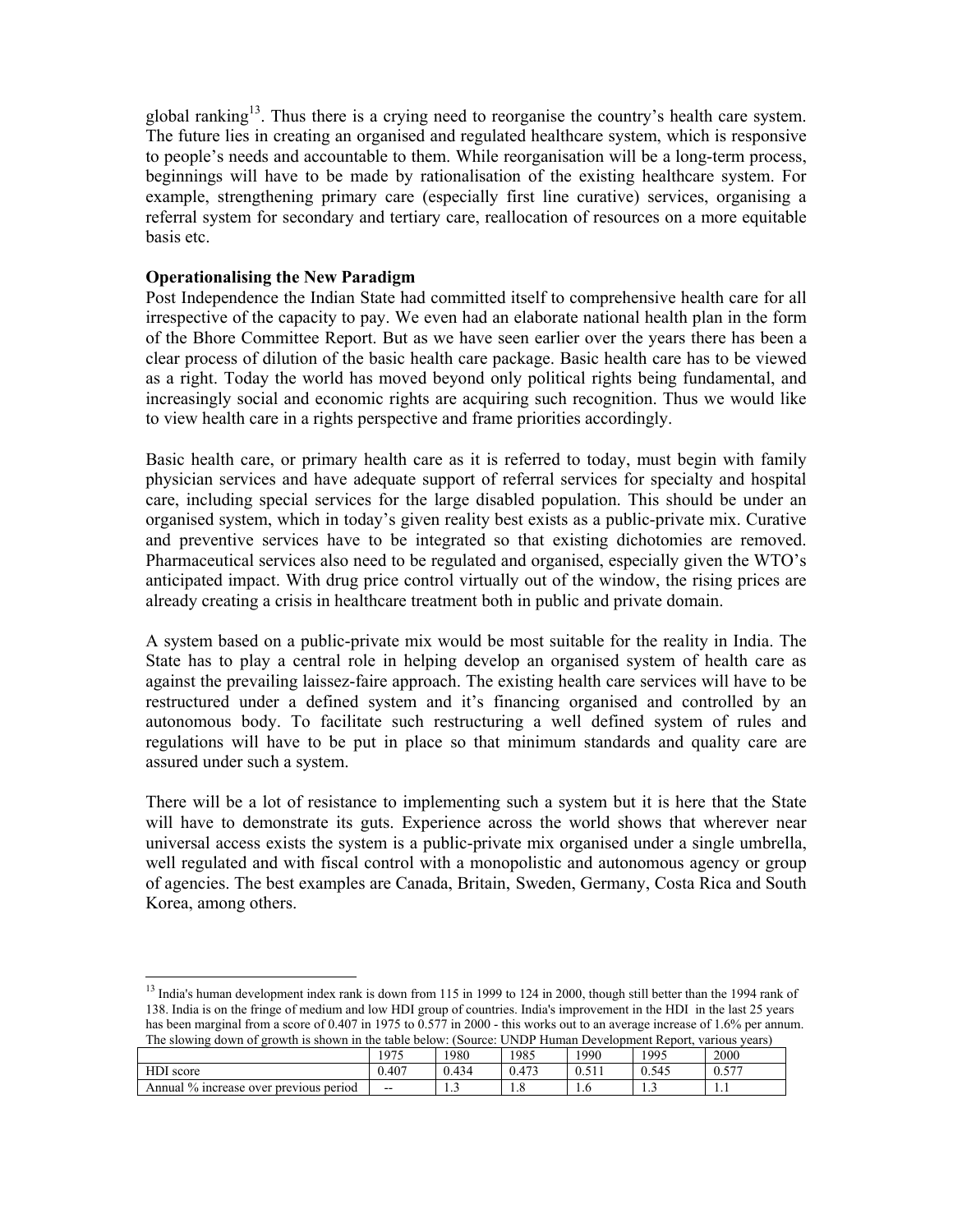Public spending on health care is barely 1% of GDP as it stands today and in some of the states in this region much lower. This infact is a decline over earlier years, especially the mideighties when it was 1.32% of GDP at the national level and higher in some of the states of this region. Nearly 70% of state spending goes to urban areas, mostly for hospitals. The balance 30% in rural areas is spent mostly on family planning services, immunisation and selected disease surveillance. Private out-of-pocket expenditures on health care are not available in any organised way. At best estimates can be made based on sample surveys of household expenditures and indirectly by extrapolating on the basis of the strength of the private health sector. It is today estimated to be over 4% of GDP, more than double that of estimates available for the sixties and seventies.

A restructured public-private mix would need much less resources. Estimates calculated for the basic health care package, including existing public secondary and tertiary services would cost around 3% of the GDP. This would mean a whopping saving of 40% of what is spent overall now and coupled with much better quality and more effective services. In terms of sharing costs the public share would definitely need to go up and private resources would be channelised through employers, employees and insurance funds or other collective mechanisms of pooling resources like few NGOs, unions etc. have demonstrated. The State would have to raise additional resources through earmarked taxes and cesses for the health sector. This would mean a greater burden on those with capacity to pay but there would be an overall saving of out-of-pocket expenses for all but especially for the poor.

Thus the new strategy should focus both on strengthening the state-sector and at the same time also plan for a regulated growth and involvement of the private health sector. There is a need to recognise that the private health sector is huge and has cast its nets, irrespective of quality, far wider than the state-sector health services. Through regulation and involvement of the private health sector an organised public-private mix could be set up which can be used to provide universal and comprehensive care to all. What we are trying to say is that the need of the hour is to look at the entire health care system in unison to evolve some sort of a national system. The private and public health care services need to be organised under a common umbrella to serve one and all. A framework for basic minimum level of care needs to be spelt out in clear terms and this should be accessible to all without direct cost to the patient at the time of receiving care.

Today we are at the threshold of another transition which will probably bring about some of the changes like regulation, price control, quality assurance, rationality in practice etc.. This is the coming of private health insurance that will lay rules of the game for providers to suit its own for-profit motives. While this may improve quality and accountability to some extent it will be of very little help to the poor and the underserved who will anyway not have access to this kind of a system. Worldwide experience shows that private insurance only pushes up costs and serves the interests of the haves. If equity in access to basic health care must remain the goal then the State cannot abdicate its responsibility in the social sectors. The state need not become the primary provider of health care services but this does not mean that it has no stake in the health sector. As long as there are poor the state will have to remain a significant player, and interestingly enough, as the experience of most developed countries show, the state becomes an even stronger player when the number of poor becomes very small!<sup>14</sup>

<sup>&</sup>lt;sup>14</sup> Data from OECD countries clearly shows that the State is a major player in health financing and over three-fourths of the resources for the health sector in these countries, except USA, comes from the public exchequer; even in the USA it is over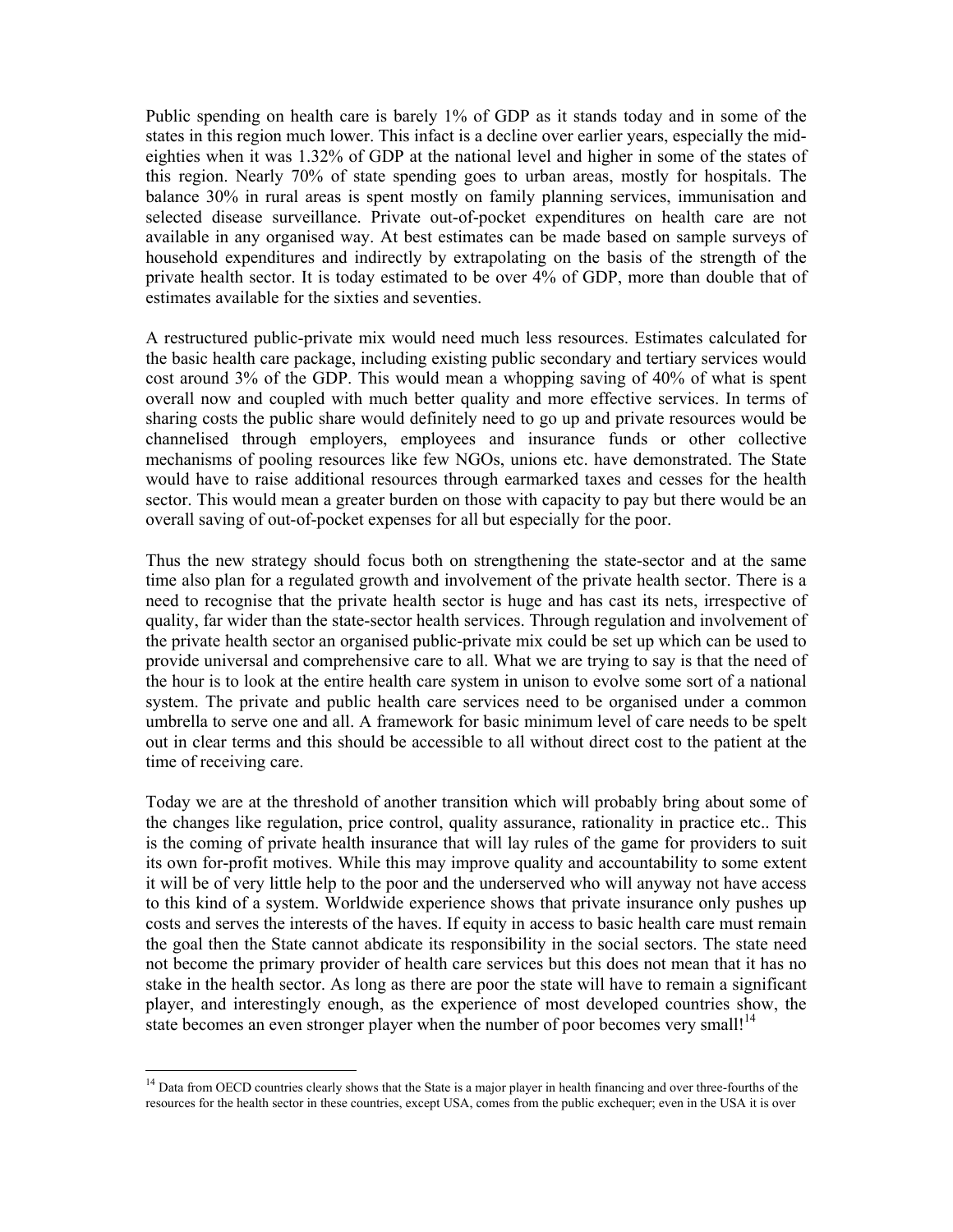While reorganisation of the health sector will take its own time, certain positive changes are possible within the existing setup through macro policy initiatives - the medical councils should be directed at putting their house in order by being strict and vigilant about assuring that only those qualified and registered should practice medicine, continuing medical education (CME) should be compulsory and renewal of registration must be linked to it, medical graduates passing out of public medical schools must put in compulsory public service of atleast five years of which three years must be at PHCs and rural hospitals (this should be assured not through bonds or payments but by providing only a provisional license to do supervised practice in state health care institutions and also by giving the right to pursue postgraduate studies only to those who have completed their three years of rural medical service), regulating the spread of private clinics and hospitals through a strict locational policy whereby the local authority should be given the right to determine how many doctors or how many hospital beds they need in their area (norms for family practice, practitioner : population and bed : population ratios, fiscal incentives for remote and underserved areas and strong disincentives and higher taxes for urban and over-served areas etc.. can be used), regulating the quality of care provided by hospitals and practitioners by setting up minimum standards to be followed, putting in place compulsory health insurance for the organised sector employees (restructuring the existing ESIS and merging it with the common national health care system where each employee has equal rights and cover but contributes as per earning capacity, for example if each employee contributes 2% of their earnings and the employer adds another 3% then nearly Rs.100 billion could be raised through this alone), special taxes and cesses for health can be charged to generate additional resources (alcohol, cigarettes, property owners, vehicle owners etc.. are well known targets and something like one percent of sales turnover for the products and a value tax on the asset could bring in substantial resources), allocation of existing resources can be rationalised better through preserving acceptable ratios of salary : non-salary spending and setting up a referral system for secondary and tertiary care. These are only some examples of setting priorities within the existing system for its improvement.

#### **Priorities For Making It Work**

To re-organise the healthcare system we need a policy statement to begin with. That is there has to be a political will to carry out such restructuring and reorganisation as well as the strength to fight resistance from vested interests of the existing system.

While the ideal would be to see an organised system in place with an Act of Parliament, the reality is that the political will is missing. The latter is due to health care as a right not being a priority issue in civil society as yet. However, there is adequate interest and concern to take up piecemeal reforms and here the priorities are clear. Improvements and accountability of the existing system, both in public and private domain is emerging on the agenda of reforms. People are demanding quality care and with the consumer courts on their side are increasingly confronting bad medical practice. The medical profession has also awakened to the existing mess and is organising to put its house in order - minimum standards, continuing medical education, accreditation are clearly an emerging agenda with them.

In the public domain there is pressure for privatisation via introduction of user charges. Civil society groups in a number of places are fiercely resisting this. This battle has the potential of

 <sup>40%</sup> but in India the State contributes less than one-fifth, the balance coming out of pocket of households. (OECD, 1990: Health Systems in Transition, Organisation for Economic Cooperation and Development, Paris)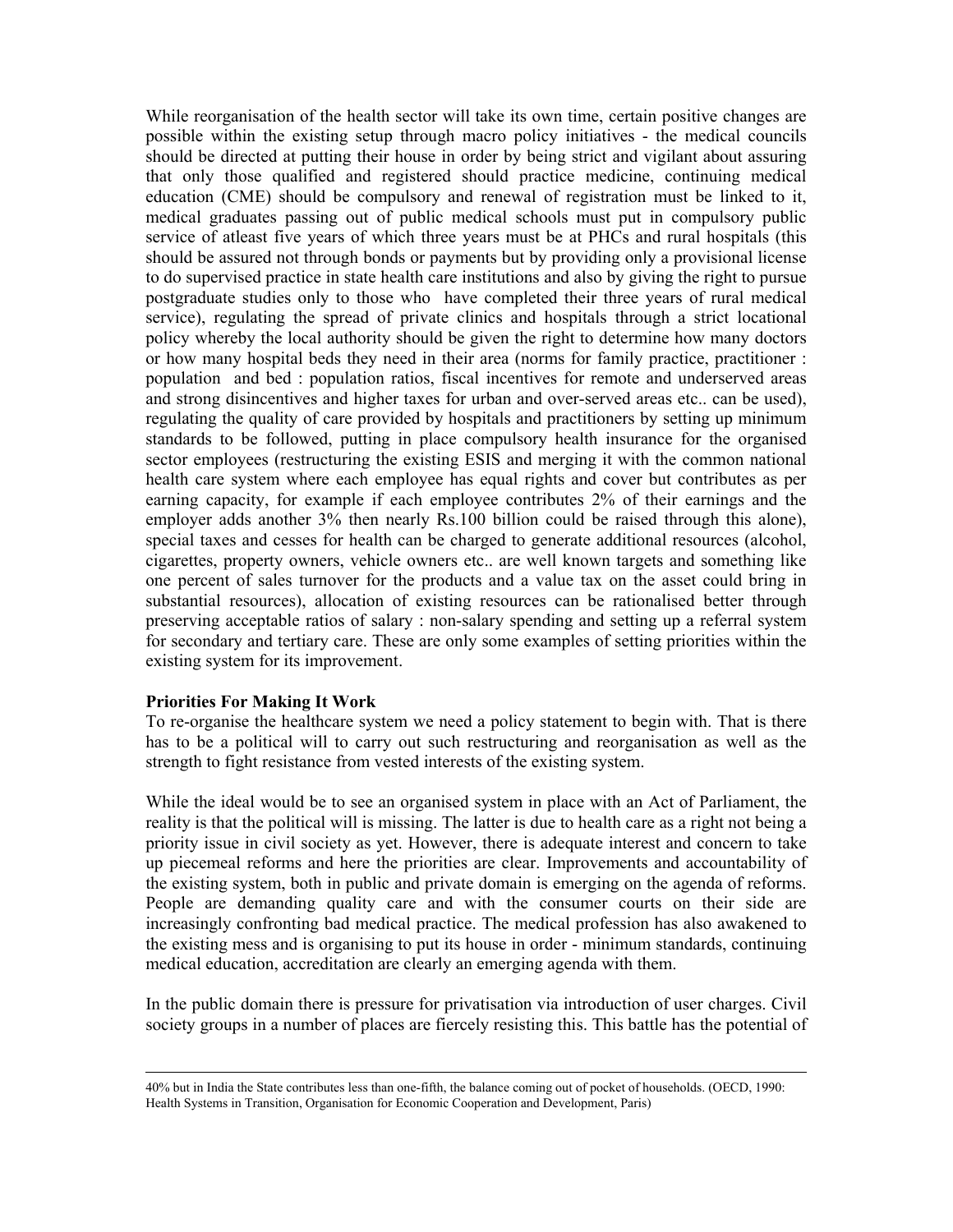taking health care into the arena of a rights perspective and expedite the process towards an organised system of health care.

To establish right to health and healthcare with the above scenario certain first essential steps will be necessary:

- equating directive principles with fundamental rights through a constitutional amendment
- incorporating a National Health Act (similar to Canada Health Act) which will organize the present healthcare system under a common umbrella organization as a public-private mix governed by an autonomous national health authority which will also be responsible for bringing together all resources under a single-payer mechanism
- generating a political commitment through consensus building on right to healthcare in civil society
- development of a strategy for pooling all financial resources deployed in the health sector
- redistribution of existing health resources, public and private, on the basis of standard norms (these would have to be specified) to assure physical (location) equity

As an immediate step, within its own domain, the State should undertake to accomplish the following:

- Allocation of health budgets as block funding, that is on a per capita basis for each population unit of entitlement as per existing norms. This will create redistribution of current expenditures and reduce substantially inequities based on residence.<sup>15</sup> Local governments should be given the autonomy to use these resources as per local needs but within a broadly defined policy framework of public health goals
- Strictly implementing the policy of compulsory public service by medical graduates from public medical schools, as also make public service of a limited duration mandatory before seeking admission for post-graduate education. This will increase human resources with the public health system substantially and will have a dramatic impact on the improvement of the credibility of public health services
- Essential drugs as per the WHO list should be brought back under price control (90%) of them are off-patent) and/or volumes needed for domestic consumption must be compulsorily produced so that availability of such drugs is assured at affordable prices and within the public health system
- Local governments must adopt location policies for setting up of hospitals and clinics as per standard acceptable ratios, for instance one hospital bed per 500 population and one general practitioner per 1000 persons. To restrict unnecessary concentration of

<sup>&</sup>lt;sup>15</sup>To illustrate this, taking the Community Health Centre (CHC) area of 150,000 population as a "health district" at current budgetary levels under block funding this "health district" would get Rs. 30 million (current resources of state and central govt. combined is over Rs.200 billion, that is Rs. 200 per capita). This could be distributed across this health district as follows : Rs 300,000 per bed for the 30 bedded CHC or Rs. 9 million (Rs.6 million for salaries and Rs. 3 million for consumables, maintenance, POL etc..) and Rs. 4.2 million per PHC (5 PHCs in this area), including its sub-centres and CHVs (Rs. 3.2 million as salaries and Rs. 1 million for consumables etc..). This would mean that each PHC would get Rs. 140 per capita as against less than Rs. 50 per capita currently. In contrast a district headquarter town with 300,000 population would get Rs. 60 million, and assuming Rs. 300,000 per bed (for instance in Maharashtra the current district hospital expenditure is only Rs. 150,000 per bed) the district hospital too would get much larger resources. To support health administration, monitoring, audit, statistics etc, each unit would have to contribute 5% of its budget. Ofcourse, these figures have been worked out with existing budgetary levels and excluding local government spending which is quite high in larger urban areas. (Duggal, Ravi 2002: Resource Generation Without Planned Allocation, Economic and Political Weekly, Jan 5, 2002)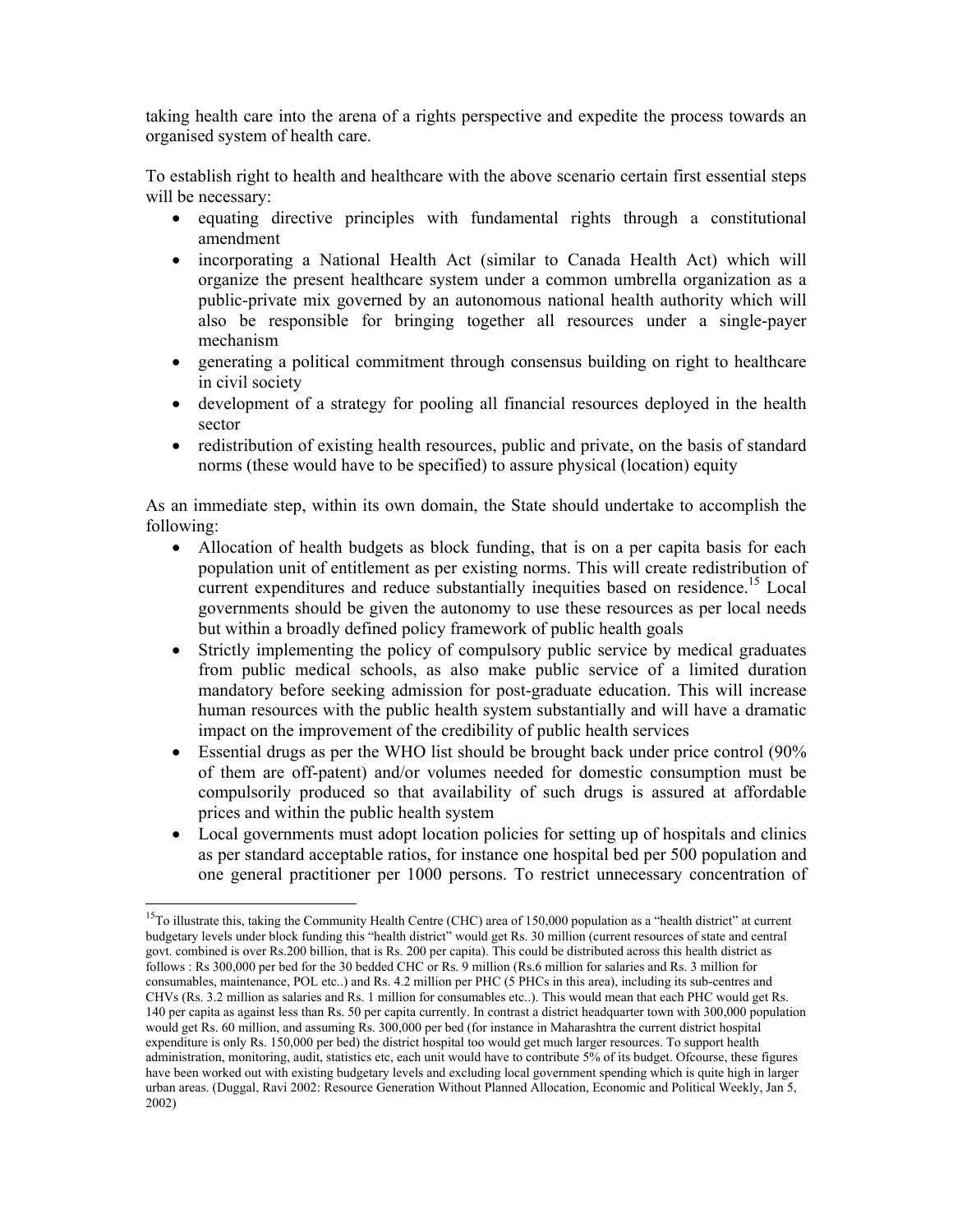such resources in areas fiscal measures to discourage such concentration should be instituted.16

- The medical councils must be made accountable to assure that only licensed doctors are practicing what they are trained for.<sup>17</sup> Such monitoring is the core responsibility of the council by law which they are not fulfilling, and as a consequence failing to protect the patients who seek care from unqualified and untrained doctors. Further continuing medical education must be implemented strictly by the various medical councils and licenses should not be renewed (as per existing law) if the required hours and certification is not accomplished
- Integrate ESIS, CGHS and other such employee based health schemes with the general public health system so that discrimination based on employment status is removed and such integration will help more efficient use of resources. For instance, ESIS is a cash rich organization sitting on funds collected from employees (which are parked in debentures and shares of companies!), and their hospitals and dispensaries are grossly under-utilised. The latter could be made open to the general public
- Strictly regulate the private health sector as per existing laws, but also an effort to make changes in these laws to make them more effective. This will contribute towards improvement of quality of care in the private sector as well as create some accountability
- Strengthen the health information system and database to facilitate better planning as well as audit and accountability.

#### **Strategies and Approaches**

 $\overline{a}$ 

An organised and universal healthcare system is possible only under a rights perspective. Right to health and healthcare is a fundamental social and economic right recognised by the International Covenant on Economic, Social and Cultural Rights. But such a demand is not on the political agenda in India. The Peoples' Health Assembly initiative (called Jan Swasthya Abhiyan in India)<sup>18</sup> has voiced such a demand but this requires a widespread awareness campaign and participation of many more civil society groups.

On the other end of the spectrum the medical profession needs to be educated not only about self-regulation and the need to organise for minimum standards for quality healthcare but also about the benefits of an organised public-private mix healthcare system.

Only such an approach can lead us closer towards a system that guarantees universal access. Healthcare will have to be viewed in the context of social security. The latter becomes even more urgent under the changing political economy. To support this new public management systems and innovations in health financing to raise additional resources will be needed. And

<sup>&</sup>lt;sup>16</sup> Such locational restrictions in setting up practice may be viewed as violation of the fundamental right to practice one's profession anywhere. It must be remembered that this right is not absolute and restrictions can be placed in concern for the public good. The suggestion here is not to have compulsion but to restrict through fiscal measures. In fact in the UK under NHS, the local health authorities have the right to prevent setting up of clinics if their area is saturated.

<sup>&</sup>lt;sup>17</sup> For instance the Delhi Medical Council has taken first steps in improving the registration and information system within the council and some mechanism of public information has been created.

<sup>18</sup> *The People's Health Campaign* is a unique grassroots-to-global movement for *'Health for All'*, a campaign for better health. This innovative campaign has been active since July 99, to enquire into the current state of health services and to demand better health care The background to this campaign is a global wake-up call being given to governments around the world, reminding them of their promise and pledge made in 1978 to provide 'Health for All by 2000 AD'. India took the lead in this campaign and over 1200 health, science, womens' and other organisations and NGOs, including 19 national networks, in 20 states are involved in the Peoples Health Assembly (PHA) process.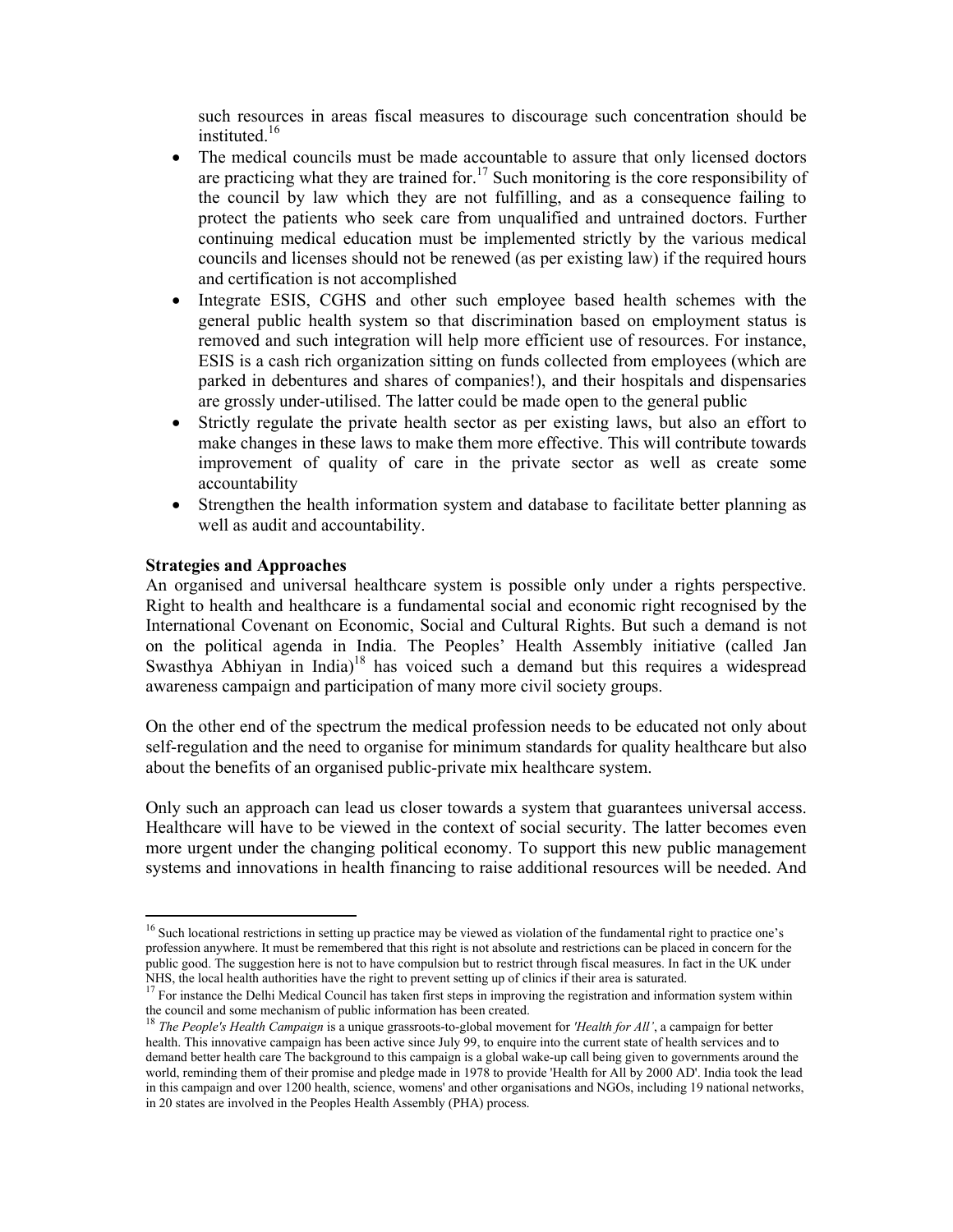that the support to such a system must come through a mechanism of public (collective) financing is very critical from the standpoint of both equity and sustainability.

We are at a stage in history where political will to do something progressive is conspicuous by its absence. We may have constitutional commitments and backing of international law but without political will nothing will happen. To reach the goals of right to health and healthcare discussed above civil society will have to be involved in a very large way and in different ways.

The initiative to bring healthcare on the political agenda will have to be a multi-pronged one and fought on different levels. The idea here is not to develop a plan of action but to indicate the various steps and involvements that will be needed to build a consensus and struggle for right to healthcare. We make the following suggestions:

- Policy level advocacy for creation of an organized system for universal healthcare
- Research to develop the detailed framework of the organized system
- Lobbying with the medical profession to build support for universal healthcare and regulation of medical practice
- Filing a public interest litigation on right to healthcare to create a basis for constitutional amendment
- Lobbying with parliamentarians to demand justiciability of directive principles
- Holding national and regional consultations on right to healthcare with involvement of a wide array of civil society groups
- Running campaigns on right to healthcare with networks of peoples organizations at the national and regional level
- Bringing right to healthcare on the agenda of political parties to incorporate it in their manifestoes
- Pressurizing international bodies like WHO, Committee of ESCR, UNCHR, as well as national bodies like NHRC, NCW to do effective monitoring of India's state obligations and demand accountability
- Preparing and circulating widely shadow reports on right to healthcare to create international pressure

The above is not an exhaustive list. The basic idea is that there should be widespread dialogue, awareness raising, research, documentation and legal/constitutional discourse.

To conclude, it is evident that the neglect of the public health system is an issue larger than government policy making. The latter is the function of the overall political economy. Under capitalism only a well-developed welfare state can meet the basic needs of its population. Given the backwardness of India the demand of public resources for the productive sectors of the economy (which directly benefit capital accumulation) is more urgent (from the business perspective) than the social sectors, hence the latter get only a residual attention by the state. The policy route to comprehensive and universal healthcare has failed miserably. It is now time to change gears towards a rights-based approach. The opportunity exists in the form of constitutional provisions and discourse, international laws to which India is a party, and the potential of mobilizing civil society and creating a sociopolitical consensus on right to healthcare. There are a lot of small efforts towards this end all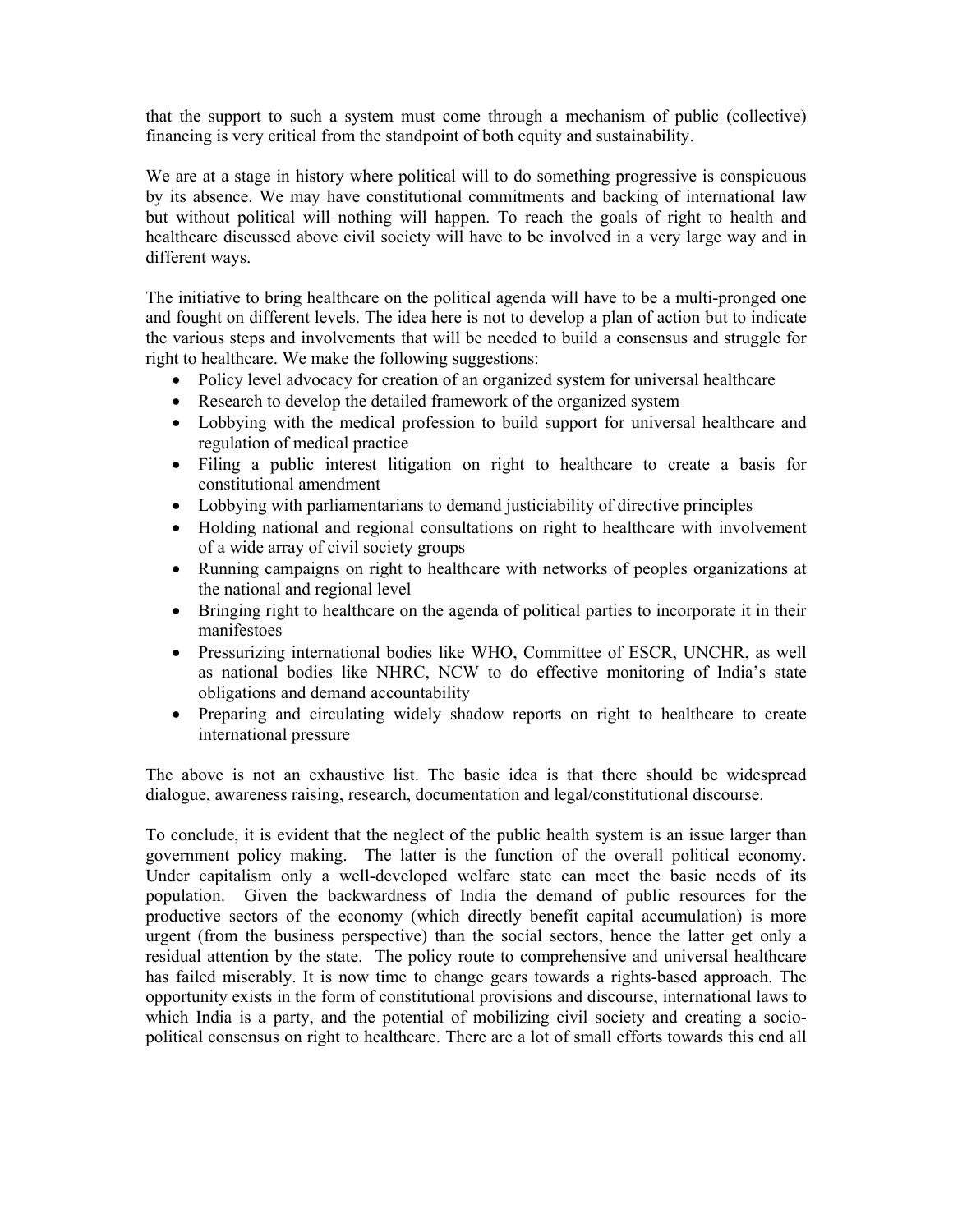over the country. Synergies have to be created for these efforts to multiply so that people of India can enjoy right to health and healthcare.<sup>19</sup>

| Table 1: Overall Health input and outcome profile, and utilisation and expenditure |
|------------------------------------------------------------------------------------|
| <i>patterns</i>                                                                    |

 $\mathcal{L}_\text{max}$ 

|                                                                               | Chattis<br>garh | Gujarat | Madhya<br>Pradesh | Maharashtra | Rajasthan | India  |
|-------------------------------------------------------------------------------|-----------------|---------|-------------------|-------------|-----------|--------|
| Input Indicators                                                              |                 |         |                   |             |           |        |
| Beds per lakh population (1998)<br>Registered doctors per lakh                | na              | 155     | 27                | 98          | 42        | 72     |
| population                                                                    |                 | 66.2    | 21.7              | 71.2        | 36.9      | 53.6   |
| Percent beds private (1998)                                                   |                 | 63.3    | <b>NA</b>         | 47.9        | <b>NA</b> | 37.3   |
| Percent beds in urban areas (1998)                                            |                 | 90.1    | 65.9              | 87.0        | 94.6      | 73.3   |
| Health exp as a % of NSDP (1998-99)<br>Rev. exp on health as a % of total rev |                 | 1.0     | 1.1               | 0.6         | 1.3       | 0.8    |
| exp (1999-2000)<br>Health exp per capita in rupees (1998-                     | $4.3*$          | 5.2     | 5.2               | 4.6         | 6.4       | 3.5    |
| 99)                                                                           |                 | 183.6   | 107.8             | 131.1       | 162.4     | 134.4  |
| <b>Outcome Indicators</b>                                                     |                 |         |                   |             |           |        |
| Crude Death Rate (2000)                                                       |                 | 7.9     | 10.2              | 7.5         | 8.4       | 8.5    |
| Total Fertility Rate (1998-99)                                                |                 | 2.72    | 3.31              | 2.52        | 3.78      | 2.85   |
| Infant Mortality Rate (1998-99)                                               |                 | 62.6    | 86.1              | 43.7        | 80.4      | 67.6   |
| Life Expectancy rate (1992-96)                                                |                 | 61.4    | 55.2              | 65.2        | 59.5      | 60.7   |
| % pregnant women receiving full ANC                                           |                 | 25.0    | 10.9              | 31.0        | 8.3       | 20.0   |
| % children Fully Immunized                                                    |                 | 53.0    | 22.4              | 78.6        | 17.3      | 74.0   |
| % Institutional Deliveries                                                    |                 | 46.3    | 20.1              | 52.6        | 21.5      | 33.6   |
| % women with BMI below 18.5 kg/m2<br>% children with Weight by height         |                 | 37      | 38.2              | 20.2        | 36.1      | 35.8   |
| below -2 SD                                                                   |                 | 16.2    | 19.8              | 21.2        | 11.7      | 15.5   |
| Utilisation and out-of-pocket<br><b>Expenditure Profile</b>                   |                 |         |                   |             |           |        |
| $%$ using public OPD (1995-96)                                                |                 |         |                   |             |           |        |
| Rural                                                                         |                 | 25(32)  | 23(33)            | 16(26)      | 36(56)    | 19(26) |
| Urban                                                                         |                 | 22(19)  | 19(32)            | 17(25)      | 41(57)    | 20(27) |
| % using public IPD (1995-96)                                                  |                 |         |                   |             |           |        |
| Rural                                                                         |                 | 32(49)  | 53(79)            | 31(44)      | 65(80)    | 45(63) |
| Urban<br>Average total expenditure on OPD                                     |                 | 37(59)  | 56(77)            | 32(46)      | 73(86)    | 43(60) |
| care (1995-96) Rupees per illness                                             |                 |         |                   |             |           |        |
| (a) Rural                                                                     |                 |         |                   |             |           |        |
| Public                                                                        |                 | 76      | 104               | 90          | 198       | 129    |

<sup>&</sup>lt;sup>19</sup> Duggal, Ravi: Health and Development in India – Moving Towards Right to Healthcare, Draft paper for Harvard School of Public Health initiative on Right to Development, 2002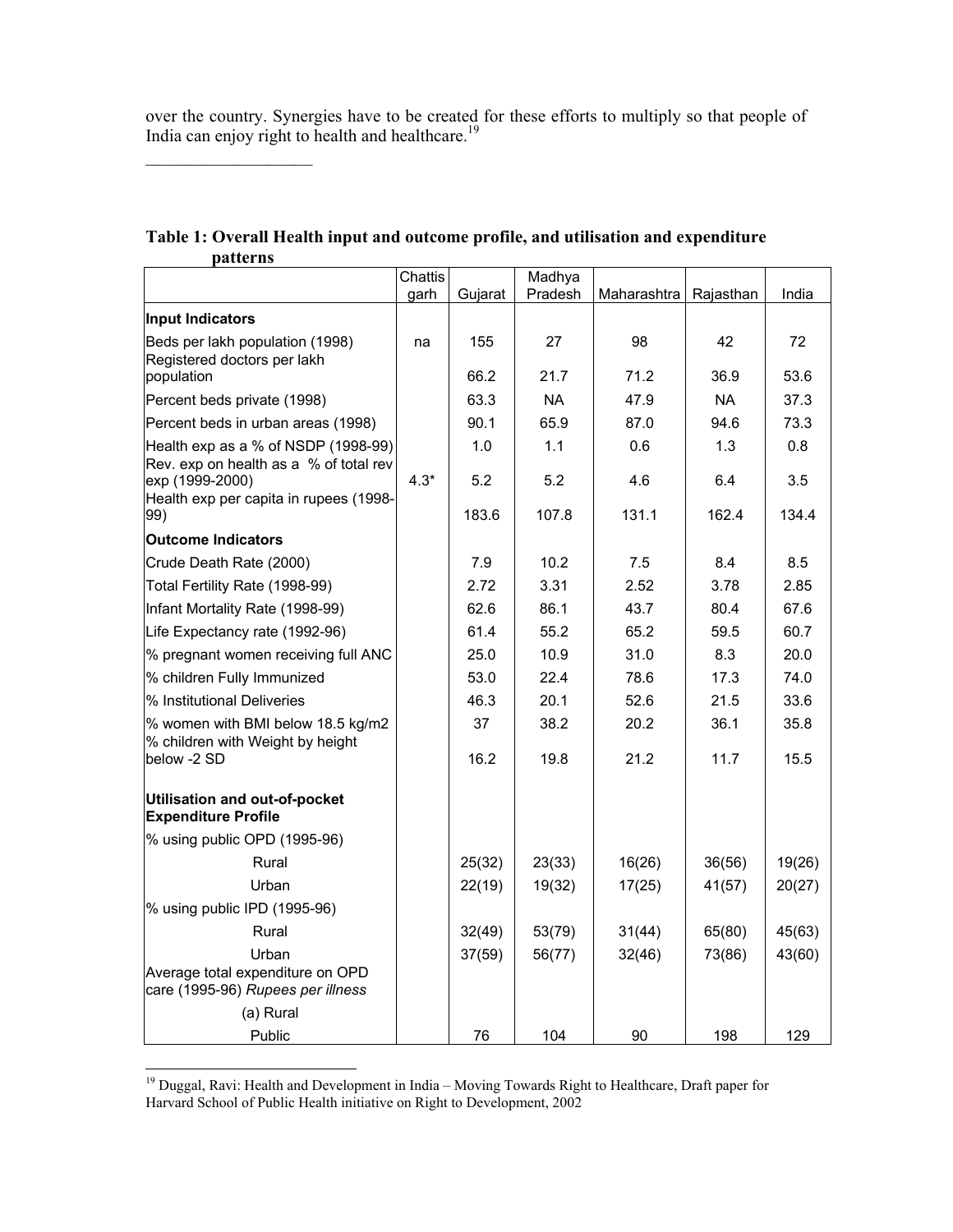| Private                                                                                | 175  | 177  | 179  | 156  | 186  |
|----------------------------------------------------------------------------------------|------|------|------|------|------|
| Total                                                                                  | 157  | 155  | 165  | 192  | 176  |
| (a) Urban                                                                              |      |      |      |      |      |
| Public                                                                                 | 139  | 513  | 125  | 169  | 166  |
| Private                                                                                | 230  | 279  | 195  | 223  | 200  |
| Total<br>Average total expenditure on IPD care<br>(1995-96) Rupees per hospitalisation | 218  | 376  | 185  | 198  | 194  |
| (a) Rural                                                                              |      |      |      |      |      |
| Public                                                                                 | 1465 | 2207 | 1529 | 2634 | 2080 |
| Private                                                                                | 3245 | 3482 | 3836 | 3971 | 4300 |
| Total                                                                                  | 2663 | 2191 | 3089 | 3038 | 3202 |
| (a) Urban                                                                              |      |      |      |      |      |
| Public                                                                                 | 1897 | 1678 | 1439 | 2544 | 2195 |
| Private                                                                                | 4185 | 3889 | 5345 | 4949 | 5344 |
| Total<br>nd                                                                            | 3327 | 2774 | 3997 | 3149 | 3921 |

Figures in parentheses are 42<sup>nd</sup> Round NSS data; \*figures based on revised estimates 2000-2001;

|                                                   |      | Total |      |      |      |      |      | Rural |      |      | Urban |      |      |      |      |
|---------------------------------------------------|------|-------|------|------|------|------|------|-------|------|------|-------|------|------|------|------|
|                                                   | 1976 | 1981  | 1986 | 1991 | 1996 | 1976 | 1981 | 1986  | 1991 | 1996 | 1976  | 1981 | 1986 | 1991 | 1996 |
| <b>IMR</b> per 1000 live<br>births                |      |       |      |      |      |      |      |       |      |      |       |      |      |      |      |
| Gujarat                                           | 146  | 111   | 107  | 69   | 61   | 159  | 120  | 124   | 73   | 68   | 100   | 89   | 66   | 57   | 46   |
| Madhya Pradesh                                    | 138  | 142   | 118  | 117  | 97   | 145  | 152  | 124   | 125  | 102  | 88    | 80   | 82   | 74   | 61   |
| Maharashtra                                       | 83   | 79    | 63   | 60   | 48   | 91   | 90   | 73    | 69   | 58   | 61    | 49   | 44   | 38   | 31   |
| Rajasthan                                         | 142  | 108   | 107  | 79   | 85   | 152  | 118  | 113   | 84   | 90   | 73    | 53   | 71   | 50   | 60   |
| India                                             | 129  | 110   | 96   | 80   | 72   | 139  | 119  | 105   | 87   | 77   | 80    | 62   | 62   | 53   | 46   |
| <b>Mortality rate</b><br>$(0 - 4 \text{ ages})^*$ |      |       |      |      |      |      |      |       |      |      |       |      |      |      |      |
| Gujarat                                           | 58   | 41    | 37   | 23   | 20   | 66   | 44   | 44    | 26   | 23   | 37    | 31   | 23   | 18   | 16   |
| Madhya Pradesh                                    | 53   | 61    | 50   | 45   | 34   | 56   | 66   | 56    | 49   | 36   | 36    | 28   | 26   | 24   | 18   |
| Maharashtra                                       | 33   | 26    | 21   | 16   | 16   | 36   | 30   | 24    | 18   | 15   | 24    | 16   | 15   | 12   | 9    |
| Rajasthan                                         | 56   | 50    | 41   | 31   | 31   | 57   | 57   | 45    | 33   | 34   | 25    | 19   | 25   | 21   | 20   |
| India                                             | 51   | 41    | 37   | 27   | 24   | 55   | 46   | 41    | 29   | 26   | 30    | 20   | 21   | 16   | 14   |

#### **Table 2: Health Outcomes 1976-1996 across Rural and Urban areas**

*\* Mortality rate is per 1000 population* 

# **Table 3: Morbidity Profile 1995-1996 NSS 52nd round**

|                                                    | Chattis<br>aarh | Guiarat | Madhya<br>Pradesh | Maharashtra | Raiasthan | India  |
|----------------------------------------------------|-----------------|---------|-------------------|-------------|-----------|--------|
| 15 day prevalence of morbidity per<br>1000 (rural) |                 | 46 (45) | 41(43)            | 52(52)      | 28(24)    | 55(57) |
| 15 day prevalence of morbidity per<br>1000 (urban) |                 | 36(37)  | 38(37)            | 48(51)      | 33(33)    | 54(58) |
| 15 day incidence for acute per 1000<br>(rural)     |                 | 25(26)  | 25(26)            | 27(27)      | 14(14)    | 30(30) |
| 15 day incidence for acute per 1000                |                 | 20(21)  | 20(19)            | 25(27)      | 18(16)    | 29(30) |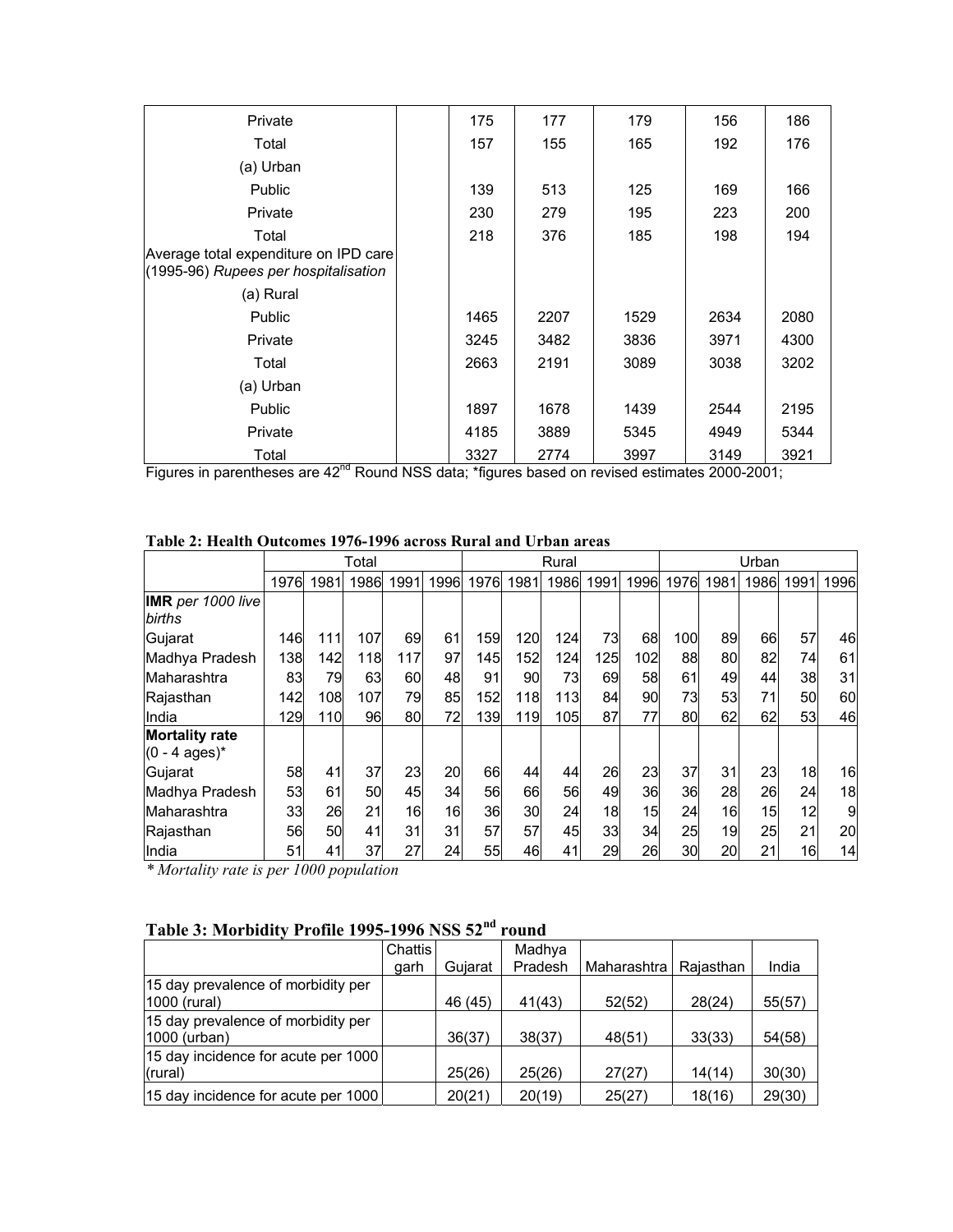| (urban)                                                           |        |        |        |        |        |
|-------------------------------------------------------------------|--------|--------|--------|--------|--------|
| Daily morbidity (point prevalence<br>previous day) per 1000 rural | 25(24) | 18(19) | 30(30) | 13(10) | 29(30) |
| Daily morbidity (point prevalence<br>previous day) per 1000 urban | 20(21) | 19(19) | 25(24) | 19(18) | 29(30) |
| Hospitalisations per 1000 in last 365<br>days rural               | 14(13) | 7(6)   | 19(18) | 8(6)   | 13(13) |
| Hospitalisations per 1000 in last 365<br>days urban               | 21(20) | 15(16) | 26(25) | 14(14) | 20(20) |
| Hospitalisations bottom 10% rural                                 | 4(3)   | 2(3)   | 10(10) | 1(0)   | 4(4)   |
| Hospitalisations bottom 10% urban                                 | 17(21) | 9(8)   | 17(18) | 6(12)  | 12(13) |
| Hospitalisations top 10% rural                                    | 25(23) | 25(22) | 40(41) | 18(14) | 13(13) |
| Hospitalisations top 10% urban                                    | 39(29) | 51(49) | 39(34) | 36(25) | 20(20) |

(Figures in parentheses for females)

| Table 4: Adequacy (having at least 60% critical inputs) of Public Health Facilities |  |  |  |  |  |
|-------------------------------------------------------------------------------------|--|--|--|--|--|
| (figures in percentages) – RCH Facility Survey 2000 (Phase 1)                       |  |  |  |  |  |

|                                | Chattis |                | Madhya         |                    |           |       |
|--------------------------------|---------|----------------|----------------|--------------------|-----------|-------|
|                                | garh    | Gujarat        | Pradesh        | <b>Maharashtra</b> | Rajasthan | India |
| <b>Primary Health Centre</b>   |         |                |                |                    |           |       |
| Infrastructure                 |         | 73             | 6              | 88                 | 26        | 36    |
| <b>Staff</b>                   |         | 71             | 31             | 60                 | 32        | 38    |
| Supply                         |         | 11             | 15             | 87                 | 47        | 31    |
| Equipments                     |         | 88             | 28             | 96                 | 59        | 56    |
| <b>Community Health Centre</b> |         |                |                |                    |           |       |
| Infrastructure                 |         | 82             | 26             | 97                 | 75        | 66    |
| Staff                          |         | 12             | 2              | 28                 | 16        | 25    |
| Supply                         |         | $\overline{2}$ | 4              | 8                  | 9         | 10    |
| Equipments                     |         | 62             | 57             | 10                 | 78        | 49    |
| <b>First Referral Unit</b>     |         |                |                |                    |           |       |
| Infrastructure                 |         | 96             | 49             | 100                | 84        | 84    |
| Staff                          |         | 25             | 16             | 34                 | 26        | 46    |
| Supply                         |         | 8              | $\overline{7}$ | 50                 | 32        | 26    |
| Equipments                     |         | 85             | 67             | 34                 | 97        | 69    |
| <b>District Hospital</b>       |         |                |                |                    |           |       |
| Infrastructure                 |         | 100            | 92             | 90                 | 100       | 94    |
| <b>Staff</b>                   |         | 93             | 75             | 80                 | 66        | 84    |
| Supply                         |         | 21             | 17             | 20                 | 33        | 28    |
| Equipments                     |         | 100            | 92             | 100                | 100       | 89    |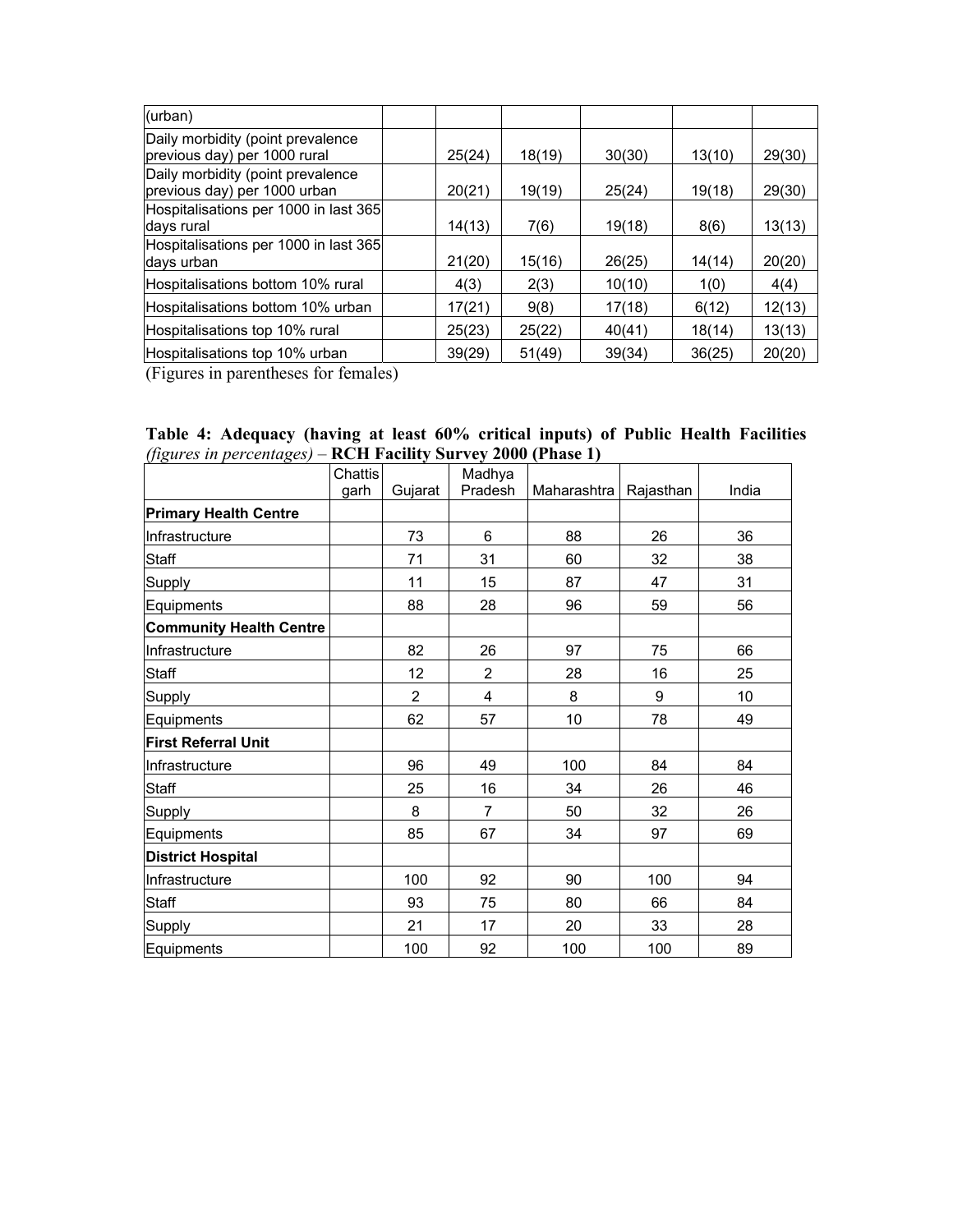|                                    | <b>Chattis</b> |               | <b>Madhya</b>  |                       |             |               |
|------------------------------------|----------------|---------------|----------------|-----------------------|-------------|---------------|
|                                    | garh           | Gujarat       | <b>Pradesh</b> | Maharashtra Rajasthan |             | India#        |
| <b>Revenue Health Expenditures</b> |                |               |                |                       |             |               |
| 1975-76                            |                | 34            | 31             | 64                    | 30          | 611           |
| % of NSDP                          |                | 0.92          | 0.86           | 0.83                  | 1.20        | 0.98          |
| % of govt. Expenditure             |                | 8.96          | 7.24           | 6.95                  | 8.52        | 3.49          |
| per capita (Rs.                    |                | 11.24         | 6.61           | 11.26                 | 9.87        | 9.91          |
| capital as ratio to revenue expend |                | 0.02          | 0.05           | 0.03                  | 0.03        | 0.10          |
| 1980-81                            |                | 64            | 69             | 125                   | 57          | 1189          |
| % of NSDP                          |                | 0.97          | 1.13           | 0.90                  | 1.38        | 1.07          |
| % of govt. Expenditure             |                | 7.11          | 6.77           | 6.53                  | 8.28        | 3.29          |
| per capita (Rs                     |                | 18.83         | 13.18          | 19.94                 | 16.61       | 17.35         |
| capital as ratio to revenue expend |                | 0.01          | 0.02           | 0.04                  | 0.04        | 0.08          |
| 1985-86                            |                | 148           | 150            | 269                   | 123         | 2715          |
| % of NSDP                          |                | 1.20          | 1.25           | 1.02                  | 1.60        | 1.32          |
| % of govt. Expenditure             |                | 7.51          | 6.69           | 5.97                  | 8.11        | 3.29          |
| per capita (Rs.                    |                | 39.35         | 25.37          | 38.09                 | 31.36       | 35.52         |
| capital as ratio to revenue expend |                | 0.02          | 0.07           | 0.03                  | 0.03        | 0.09          |
| 1991-92                            |                | 284           | 275            | 527                   | 280         | 5201          |
| % of NSDP                          |                | 1.00          | 0.83           | 0.78                  | 1.19        | 0.88          |
| % of govt. Expenditure             |                | 5.42          | 5.78           | 5.25                  | 6.85        | 3.11          |
| per capita (Rs.                    |                | 67.25         | 40.40          | 65.13                 | 61.76       | 60.13         |
| capital as ratio to revenue expend |                | 0.01          | 0.03           | 0.04                  | 0.07        | 0.08          |
| 1992-93                            |                | 314           | 337            | 616                   | 332         | 6204          |
| % of NSDP                          |                | 0.83          | 0.91           | 0.73                  | 1.19        | 0.92          |
| % of govt. Expenditure             |                | 4.79          | 5.48           | 5.33                  | 6.64        | 2.71          |
| per capita (Rs                     |                | 69.09<br>0.01 | 48.33<br>0.03  | 74.15                 | 71.30       | 70.15<br>0.04 |
| capital as ratio to revenue expend |                |               |                | 0.03                  | 0.04        |               |
| 1993-94<br>% of NSDP               |                | 356<br>0.84   | 404<br>0.88    | 698<br>0.69           | 385<br>1.33 | 7518*<br>0.96 |
| % of govt. Expenditure             |                |               |                |                       |             | $3.33*$       |
| per capita (Rs.                    |                | 80.90         | 56.90          | 83.09                 | 80.71       | 83.17         |
| capital as ratio to revenue expend |                | 0.01          | 0.03           | 0.03                  | 0.03        |               |
| 1994-95                            |                | 413           | 447            | 758                   | 461         | 8217*         |
| % of NSDP                          |                | 0.74          | 0.89           | 0.65                  | 1.25        | 0.90          |
| % of govt. Expenditure             |                | 5.47          | 5.72           | 5.11                  | 6.83        | $3.17*$       |
| per capita (Rs.                    |                | 91.98         | 61.23          | 88.65                 | 94.27       | 89.13         |
| capital as ratio to revenue expend |                | 0.00          | 0.04           | 0.02                  | 0.04        |               |
| 1995-96                            |                | 468           | 463            | 890                   | 515         | 10165*        |
| % of NSDP                          |                | 0.76          | 0.82           | 0.63                  | 1.23        | 0.95          |
| % of govt. Expenditure             |                | 5.33          | 5.07           | 5.18                  | 6.18        | $3.47*$       |
| per capita (Rs.                    |                | 102.40        | 62.06          | 102.30                | 103.00      | 108.20        |
| capital as ratio to revenue expend |                | 0.01          | 0.04           | 0.02                  | 0.12        |               |
| 1996-97                            |                | 517           | 553            | 1004                  | 591         | 11313*        |
| % of NSDP                          |                | 0.70          | 0.85           | 0.64                  | 1.15        | 0.91          |
| % of govt. Expenditure             |                | 5.03          | 4.82           | 4.81                  | 7.01        | $3.47*$       |
| per capita (Rs.                    |                | 111.42        | 72.76          | 113.74                | 115.88      | 118.44        |
| capital as ratio to revenue expend |                | 0.01          | 0.05           | 0.02                  | 0.11        |               |
| 1997-98                            |                | 626           | 585            | 1097                  | 625         | 12627*        |
| % of NSDP                          |                | 0.81          | 0.83           | 0.64                  | 0.91        | 0.91          |
| % of govt. Expenditure             |                | 5.16          | 4.99           | 4.79                  | 6.96        | $3.39*$       |
| per capita (Rs.                    |                | 133.19        | 75.58          | 122.71                | 120.19      | 130.05        |
| capital as ratio to revenue expend |                | 0.02          | 0.05           | 0.02                  | 0.15        |               |
| 1998-99                            |                | 841           | 820            | 1160                  | 820         | 16303*        |
| % of NSDP                          |                | 0.95          | 1.04           | 0.63                  | 1.26        | 1.01          |

### **Table 5: Public Health Financing Trends 1975-2002 in** *Rupees Crores* **and Selected Ratios**